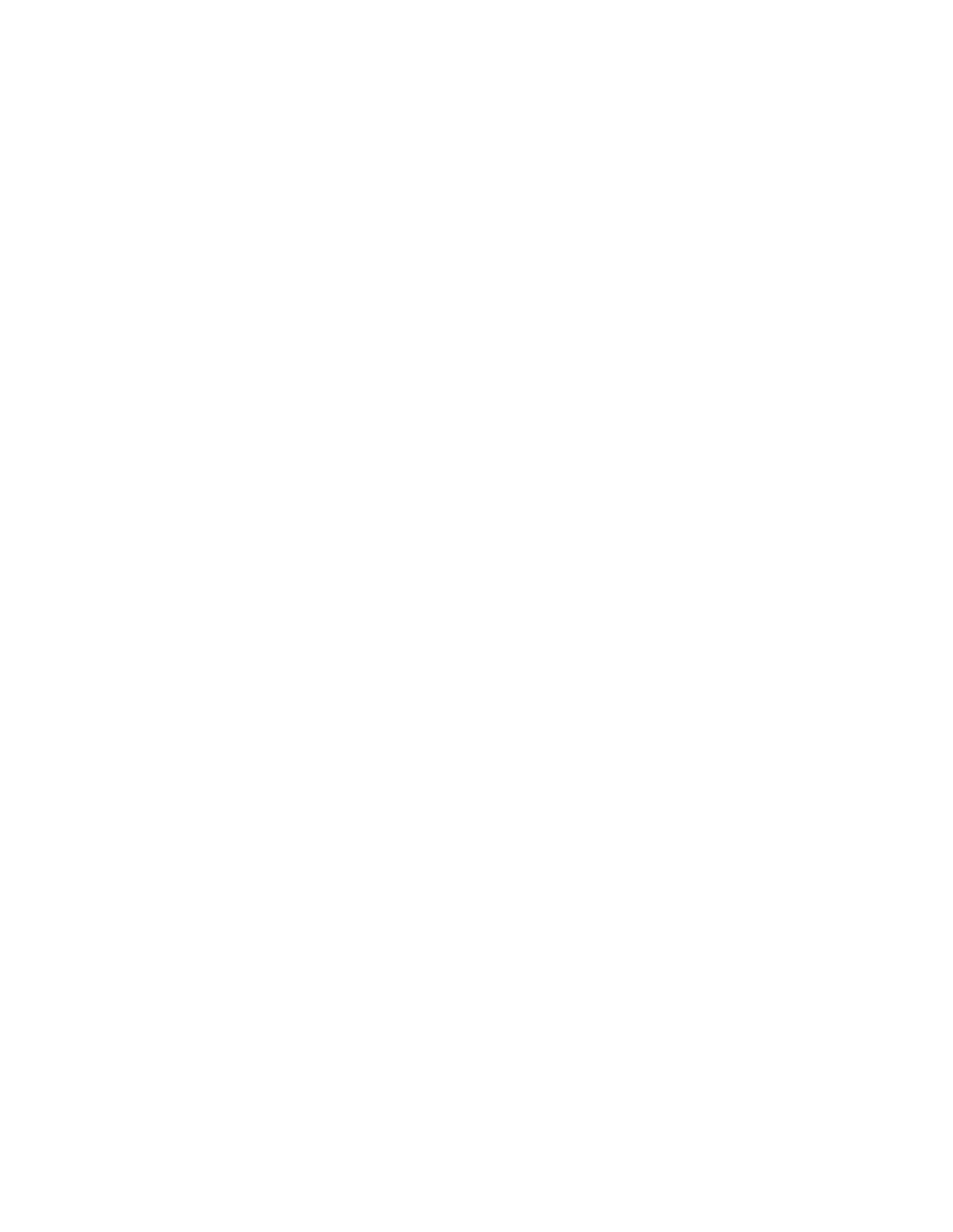#### **A G E N D A I T E M S**

| <b>ITEM</b>  | <b>SUBJECT</b>                                           |                                                                                                                                                    |                  |  |  |  |  |
|--------------|----------------------------------------------------------|----------------------------------------------------------------------------------------------------------------------------------------------------|------------------|--|--|--|--|
| Ι.           | ON THE 20th NOVEMBER 2013                                | CONFIRMATION OF THE MINUTES OF THE 46th SLBC MEETING HELD                                                                                          | $\mathbf{2}$     |  |  |  |  |
|              | <b>ACTION TAKEN REPORT ON THE 46TH SLBC MEETING</b>      |                                                                                                                                                    |                  |  |  |  |  |
| 11           | <b>KEY INDICATORS</b>                                    |                                                                                                                                                    | $\boldsymbol{7}$ |  |  |  |  |
|              | REVIEW OF PERFORMANCE UNDER ANNUAL CREDIT PLAN: 2013-14  |                                                                                                                                                    |                  |  |  |  |  |
| III          | <b>LBS:STRENGTHENING OF MIS</b>                          |                                                                                                                                                    |                  |  |  |  |  |
| <b>IV</b>    | <b>BRANCH OPENING 2013-14</b>                            |                                                                                                                                                    | 10               |  |  |  |  |
| $\mathbf v$  | <b>EDUCATION LOAN</b>                                    |                                                                                                                                                    | 11               |  |  |  |  |
|              | <b>HOUSING LOAN</b>                                      |                                                                                                                                                    | 11               |  |  |  |  |
| VI           |                                                          | PM'S NEW 15 POINT PROGRAMME FOR THE WELFARE OF THE MINORITIES                                                                                      | 12               |  |  |  |  |
| <b>VII</b>   |                                                          | FINANCIAL INCLUSION & DIRECT BENEFIT TRANSFER                                                                                                      | $13 - 17$        |  |  |  |  |
|              |                                                          | <b>GOVERNMENT SPONSORED SCHEMES/ PROGRAMMES</b>                                                                                                    | 18               |  |  |  |  |
| <b>VIII</b>  |                                                          | (A) PRIME MINISTER'S EMPLOYMENT GENERATION PROGRAMME (PMEGP)                                                                                       | 18               |  |  |  |  |
|              |                                                          | (B) NATIONAL URBAN LIVELIHOOD MISSION (NULM)                                                                                                       | 18               |  |  |  |  |
| IX           | FINANCING TO SELF HELP GROUP                             |                                                                                                                                                    | 19-20            |  |  |  |  |
|              | <b>JOINT LIABILITY GROUP</b>                             |                                                                                                                                                    | 20               |  |  |  |  |
|              | KISAN CREDIT CARD (KCC)                                  |                                                                                                                                                    | $21 - 22$        |  |  |  |  |
|              | <b>CROP INSURANCE SCHEME</b>                             |                                                                                                                                                    | $22 - 23$        |  |  |  |  |
| <b>X</b>     | <b>LOAN DISBURSEMENT CAMPS</b>                           |                                                                                                                                                    | 23.<br>$23 - 24$ |  |  |  |  |
|              | DAIRY, FISHERY AND POULTRY                               |                                                                                                                                                    |                  |  |  |  |  |
|              | <b>FARM MECHANISATION</b>                                |                                                                                                                                                    |                  |  |  |  |  |
|              | ADVANCES GRANTED TO UNITS PROVIDING STORAGE FACILITY     |                                                                                                                                                    |                  |  |  |  |  |
|              | <b>CD RATIO</b>                                          |                                                                                                                                                    |                  |  |  |  |  |
| XI           | <b>RECOVERY</b><br>NPA & WRITE-OFF AND CERTIFICATE CASES |                                                                                                                                                    |                  |  |  |  |  |
|              |                                                          |                                                                                                                                                    | $27 - 28$        |  |  |  |  |
|              |                                                          | PRIORITY SECTOR LENDING, AGRI CREDIT, DRI SCHEME & WEAKER SECTION<br>OPENING OF NO FRILL ACCOUNTS AND TRANSACTIONS DONE BY BCAs                    | 28<br>29         |  |  |  |  |
| XII          |                                                          |                                                                                                                                                    |                  |  |  |  |  |
|              |                                                          | EXTENDING MOBILE BANKING AND INTERNET BANKING FACILITY                                                                                             | 29               |  |  |  |  |
| XIII         |                                                          | IMPLEMENTATION OF FINANCIAL INCLUSION PLANS IN LWE AFFECTED DISTRICTS                                                                              | 30               |  |  |  |  |
| <b>XIV</b>   |                                                          | <b>INVESTIGATION OF CYBER FRAUD &amp; COUNTERFEIT NOTES DETECTED BY BANKS</b><br>FUNCTIONING OF RURAL SELF EMPLOYMENT TRAINING INSTITUTES (RSETIS) | 31<br>$31 - 32$  |  |  |  |  |
| XV           |                                                          |                                                                                                                                                    |                  |  |  |  |  |
| XVI          | <b>MEDIUM &amp; SMALL ENTERPRISES</b>                    | FUNCTIONING OF FINANCIAL LITERACY CENTRES (FLCs)                                                                                                   | 33<br>34         |  |  |  |  |
| <b>XVII</b>  |                                                          | SMALL ROAD TRANSPORT OPERATORS (SRTOS)                                                                                                             | 34               |  |  |  |  |
|              |                                                          | ADVANCES GRANTED UNDER CGTMSE COVERAGE                                                                                                             | 34               |  |  |  |  |
|              | <b>WEAVERS CREDIT CARD</b>                               |                                                                                                                                                    | 35               |  |  |  |  |
| <b>XVIII</b> | <b>FOOD PROCESSING UNITS</b>                             |                                                                                                                                                    | 35               |  |  |  |  |
| <b>XIX</b>   |                                                          | SECURITY RELATED CONCERN OF BANKS                                                                                                                  | 36               |  |  |  |  |
|              |                                                          | SPECIAL CENTRAL ASSISTANCE (SCA) TO SPECIAL COMPONENT PLAN (SCP)                                                                                   |                  |  |  |  |  |
| XX           |                                                          | FOR SCHEDULED CASTES                                                                                                                               | 36               |  |  |  |  |
|              | <b>MISCELLANEOUS</b>                                     | REGISTRATION OF SECURITY INTEREST WITH CERSAI                                                                                                      | 37               |  |  |  |  |
| XXI          | <b>ISSUES</b>                                            | <b>ESCALATION IN STAMP DUTY PAYABLE ON SECURITY</b><br><b>DOCUMENTS</b>                                                                            | 37               |  |  |  |  |
|              |                                                          | REQUIREMENT FOR SPACE FOR BRANCH PREMISES FOR<br><b>BHARATIYA MAHILA BANK</b>                                                                      | 37               |  |  |  |  |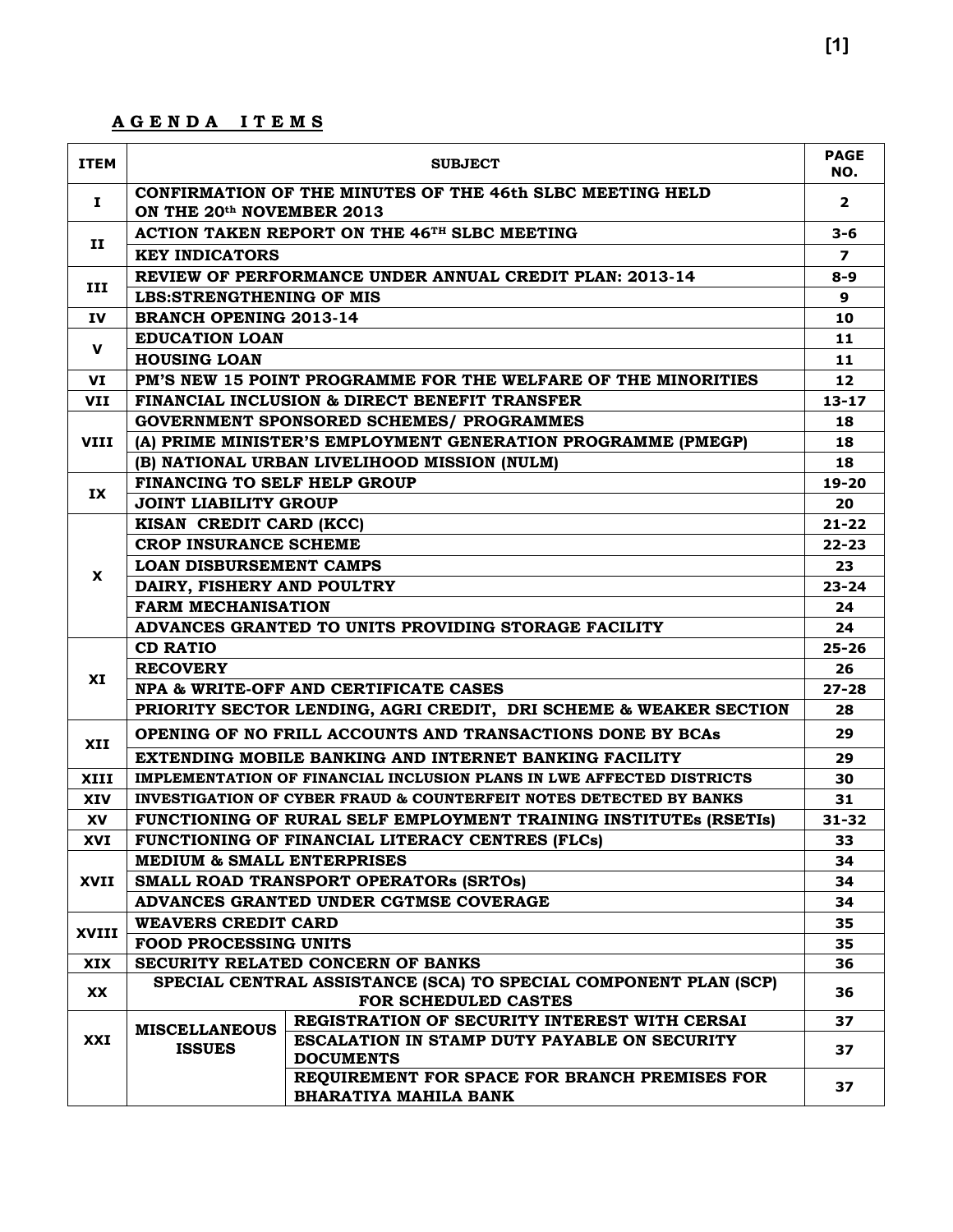**STATE LEVEL BANKERS'COMMITTEE 47 TH MEETING**

**NOTES ON AGENDA ITEMS**



#### **CONFIRMATION OF MINUTES OF THE 46 TH STATE LEVEL BANKERS' COMMITTEE MEETING HELD ON 20.11.2013**

The House may please confirm the Minutes of the 46<sup>th</sup> State Level Bankers' Committee meeting held on the 20<sup>th</sup> November, 2013.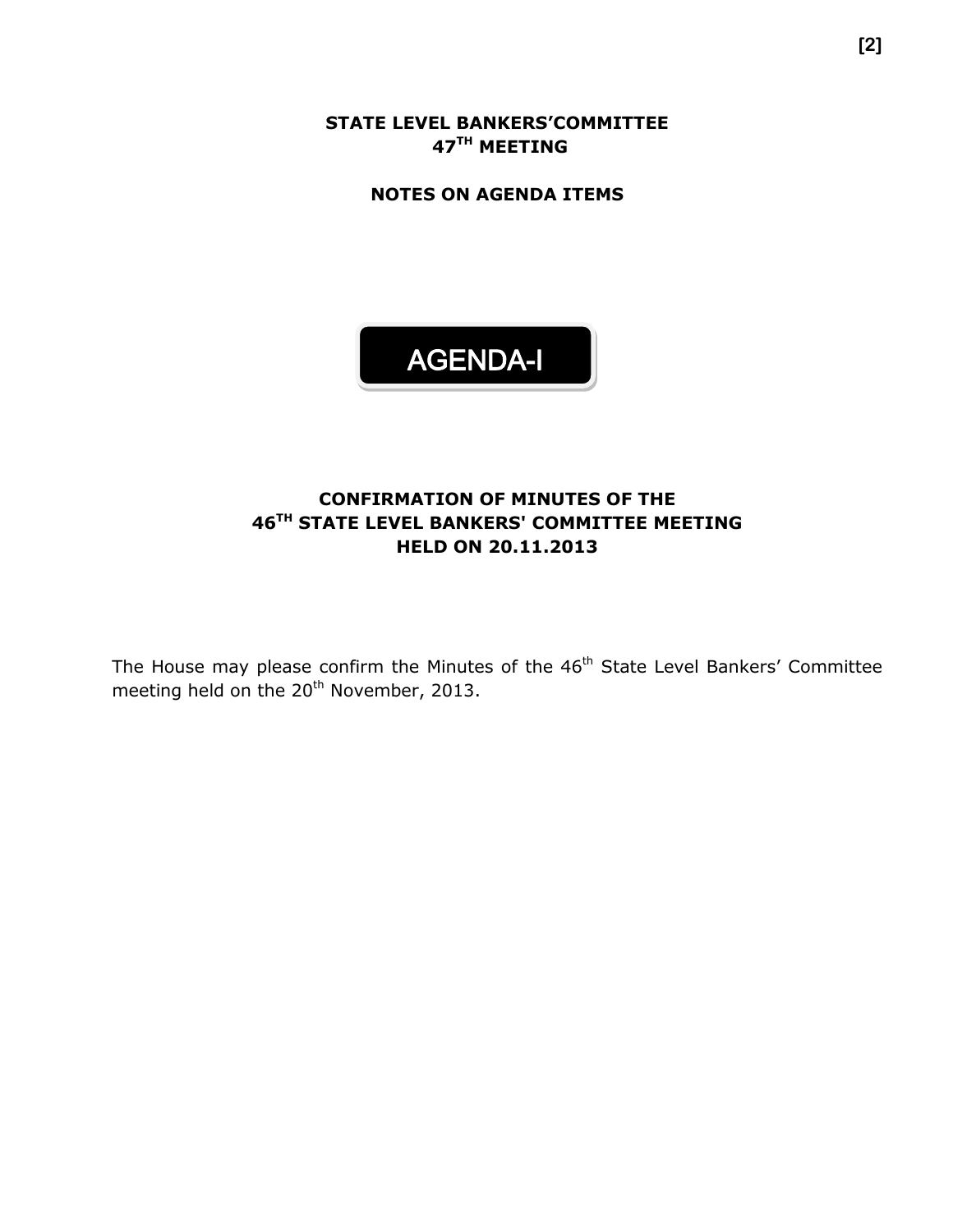# AGENDA-II

#### **ACTION TAKEN REPORT ON THE ACTION POINTS OF 46 TH SLBC MEETING HELD ON 20.11.2013 AT PATNA**

#### **[1] ACTION POINT – Banks should put in concerted efforts to ensure achievement of target set under ACP for FY: 2013-14.**

#### **(Action: All Banks)**

**ACTION TAKEN: -** Due to sincere efforts made by Banks in the State, ACP achievement till Dec'13 has been to the tune of 68.74% of the annual targets. The Banks in the State have extended credit of Rs. 42617 Crore up to the third quarter ending Dec'13 which is 37% more than the disbursement of Rs. 31173 Cr made during the same period last year. The Bank and District- wise ACP achievement is placed at page no. 9A to 9C of the Agenda Book.

**[2] ACTION POINT – Banks to monitor branch-wise performance to improve ACP achievement & CD ratio in low performing districts. The data related to poor performing branches should be provided by all banks along with the actions taken/ proposed to be taken by the Bank to improve their performance.** 

#### **(Action: All Banks)**

**ACTION TAKEN: -** The Banks are monitoring the performance of the branches on regular basis. ACP achievement of all districts has shown improvement over their performance during the same period last year. In two districts viz. Saran and Siwan the CD Ratio is less than 25%.All banks are requested to focus on the low performing districts to improve their performance.

**[3] ACTION POINT - Target of opening 750 branches during the FY to be met by the Banks in the State. Un-banked Gram Panchayats to be given priority while opening branches by Banks in rural areas.**

#### **(Action: All Banks)**

**ACTION TAKEN:** - Up to the 3<sup>rd</sup> quarter of the FY, the Banks in the State have opened 303 branches, which is much short of the annual target of opening 750 branches. All Banks have been requested to achieve their target of opening branches and to give priority to unbanked Gram Panchyats while opening branches in rural area. The data with reference to branches opened up to the 3<sup>rd</sup> quarter of FY 2013-14 is placed at page no. 10A of the Agenda Book.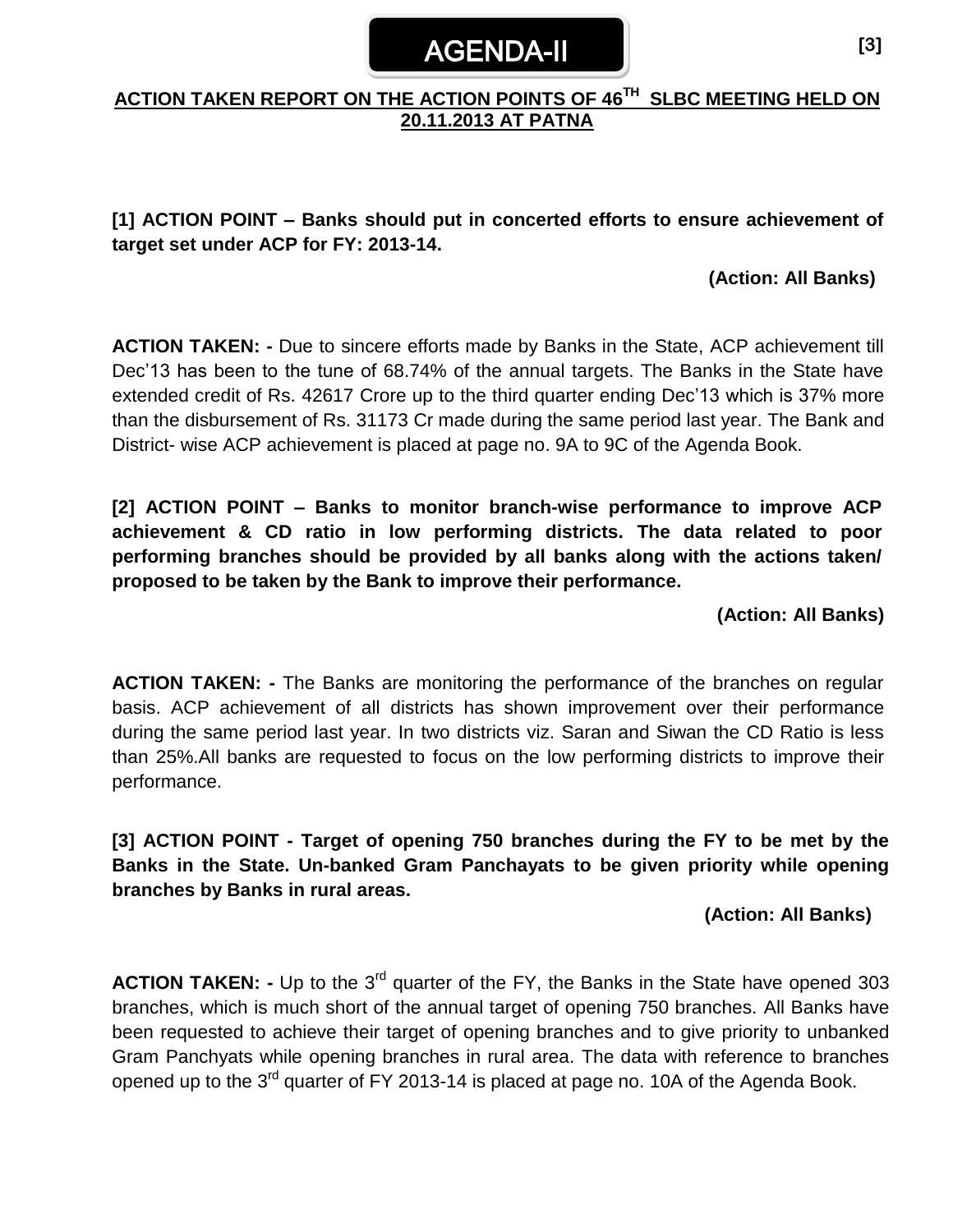**[4] ACTION POINT** - **All applications pertaining to Education Loan received at Bank branches to be disposed on top priority basis and Banks should ensure to achieve their target under Education Loan.**

#### **(Action: All Banks)**

**ACTION TAKEN: -** During the period under review the Banks in the State have sanctioned 27378 loan accounts amounting to Rs. 864.98 Crore which is 31% more than number of Education loan sanctioned by the Banks during the same period last year. Applications pertaining to Education Loan need to be disposed by the banks at an early date so that complaints do not arise in this regard.

**[5] ACTION POINT** - **LPC to be issued on new standardized formats for convenience of all concerned.**

**(Action: Revenue and Land Reforms Department, Government of Bihar)**

**ACTION TAKEN: -** The Revenue Authorities are requested to ensure that LPC is issued on new standardized formats for convenience of all concerned.

**[6] ACTION POINT** - **All Bank branches should display on their Notice Board details of their various products for the general awareness of the public.**

**(Action: All Banks)**

**ACTION TAKEN:** - All Banks have been advised to ensure compliance.

**[7] ACTION POINT** - **All Banks should furnish information on No. of Accounts opened, types of transactions done, amount of transaction, frequency of visits by Bank Officer etc. related to their USB and CSPs on monthly interval to the SLBC.**

**(Action: All Banks)**

**ACTION TAKEN: -**. All Banks have been advised to monitor the functioning of their USBs and CSPs on regular basis. The data related to performance of BCAs is placed at page no. 29C TO 29D of the Agenda Book.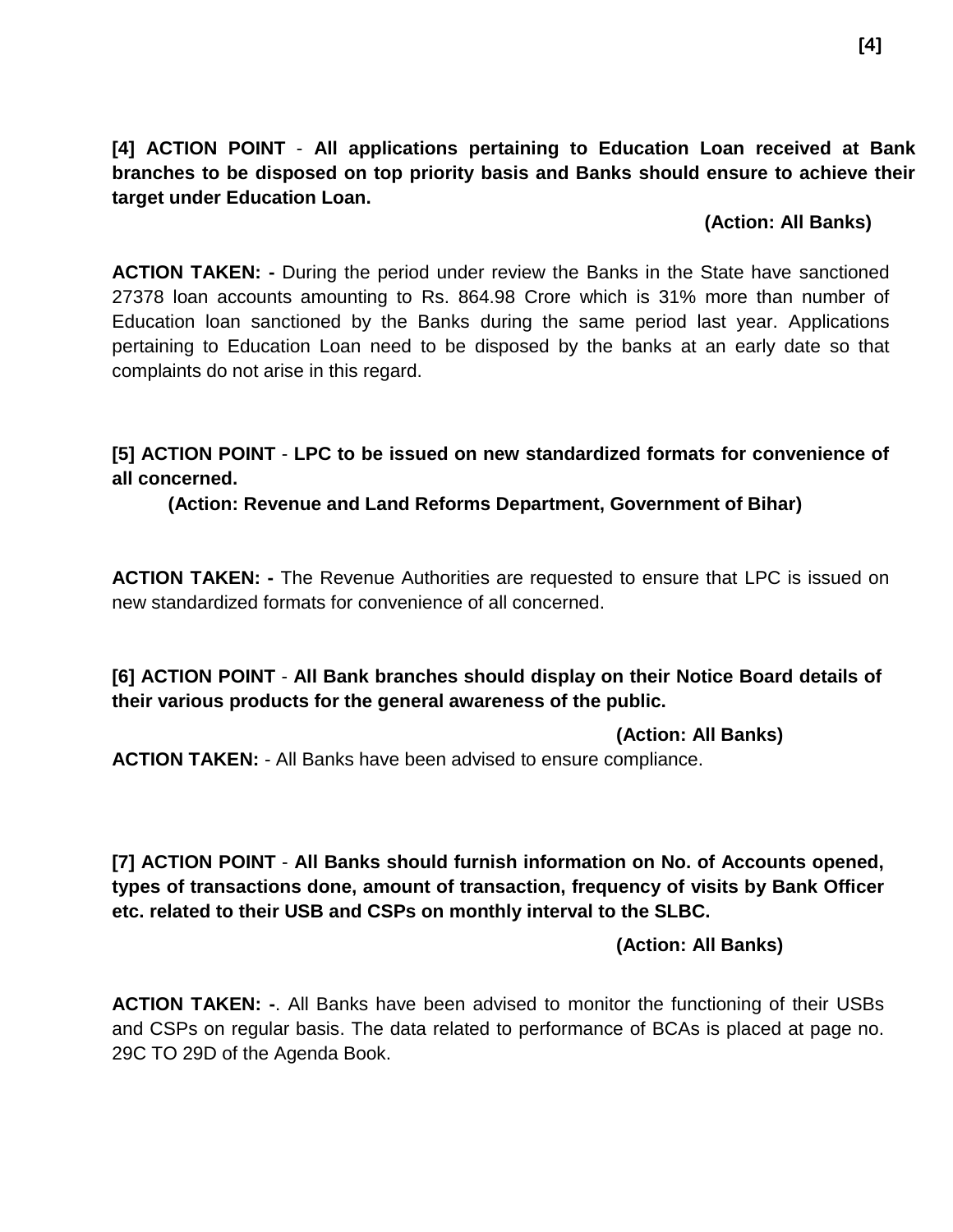**[8] ACTION POINT** - **The District Administration to give adequate attention towards disposal of Certificate Cases, execution of Possession Notices under SARFAESI Act and action against the big defaulters of the district so that Banks may recover their dues from the defaulters.**

#### **(Action: All SDC Banking)**

**ACTION TAKEN: -** The District Administration has been requested to give adequate attention towards disposal of Certificate Cases, execution of Possession Notices under SARFAESI Act and action against the big defaulters of the district so that Banks may recover their dues from the defaulters. In the SLBC Sub Committee meeting on Industries held on 30.10.2013, it has been decided to hold two monthly meetings in each district. One meeting to discuss Recovery and progress under Certificate Cases filed by Banks and the other to discuss all other issues related to Banks viz. Education Loan, PMEGP, WCC etc in each district. SDCs (Banking) are requested to convene both the monthly meetings on regular basis. The State Govt has advised all the DMs to ensure that SDC(Banking) of the districts implement the above decision taken by the Committee of holding two monthly meetings regularly.

**[9] ACTION POINT** - **All concerned Banks should put in concerted efforts to provide the relief measures to drought affected areas. At the request of the affected farmers, the Banks should restructure/reschedule/ rephase the loan account and provide fresh crop loans, consumption loans and DRI loans.**

#### **(Action: All Banks)**

**ACTION TAKEN: -** All concerned Banks have been advised to provide the relief measures in the drought affected areas.

**[10] ACTION POINT** - **The Banks should give focus on issuance of new and renewal of KCC and also increase financing in other Agri. areas such as Godowns, Allied activities, Farm Mechanisation etc. in order to achieve the ACP target for Agri. segment.**

#### **(Action: All Banks)**

**ACTION TAKEN: -** During April to Dec 2013 the Banks in the State have provided finance of Rs.21143 Cr under Agriculture as compared to finance of Rs. 14650 Cr provided by the Banks during the same period last year. Thus there has been 44% growth in credit extension under Agriculture segment by the Banks during the three quarters of the FY. Financing under KCC, Rural Godown, Farm Mechanism etc. has also witnessed improvement over that of last year.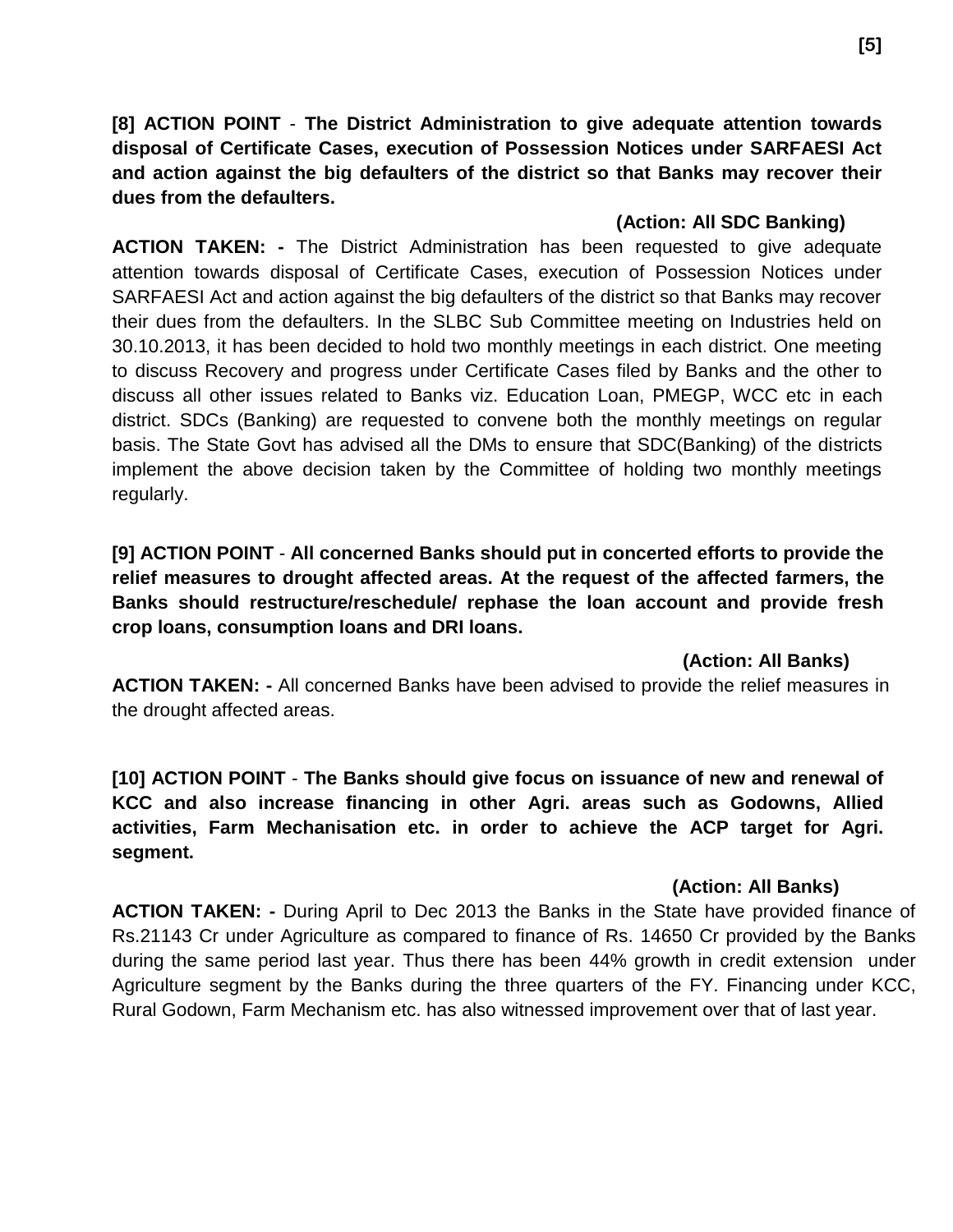**[11] ACTION POINT** - **The names of Participating Banks and the modalities for implementation of the new Dairy Scheme- Integrated Dairy Development Scheme, to be finalized at an early date.** 

**(Action: Animal and Fisheries Resources Department, Government of Bihar)**

**ACTION TAKEN: -** The Animal and Fisheries Resources Department, Government of Bihar has since advised the modalities of implementation of the scheme and accordingly the target for financing under Dairy has been advised to all Banks. The Animal and Fisheries Resources Department, Government of Bihar letter no. SAMGRA/15/2013-31Patna dated 09.01.2014 is placed page no 24R to 24Z15 of the Agenda Book.

#### **[12] ACTION POINT- All Banks should meticulously follow the guidelines issued for security of Currency Chest.**

#### **(Action: All Banks)**

**ACTION TAKEN: -** All Banks have been advised to follow the guidelines issued by the RBI in this regard.

**[13] ACTION POINT** - **The issue of hike in Stamp Duty should be revisited.**

#### **(Action: State Govt.)**

**ACTION TAKEN: - The** Revenue Department has been requested to revisit the hike in Stamp Duty for non- Agri loans such as DRI, WCC, PMEGP etc.

**[14] ACTION POINT** - **The issue of demand of Affidavit from the farmers, at the time of release of crop insurance claim and the submission of farmer's profile for crop insurance to be studied and clarifications to be provided.**

#### **(Action: Cooperative Department, Government of Bihar)**

**ACTION TAKEN: -** The Cooperative Department, Govt. of Bihar is requested to provide clarifications in the matter for the benefit of all concerned.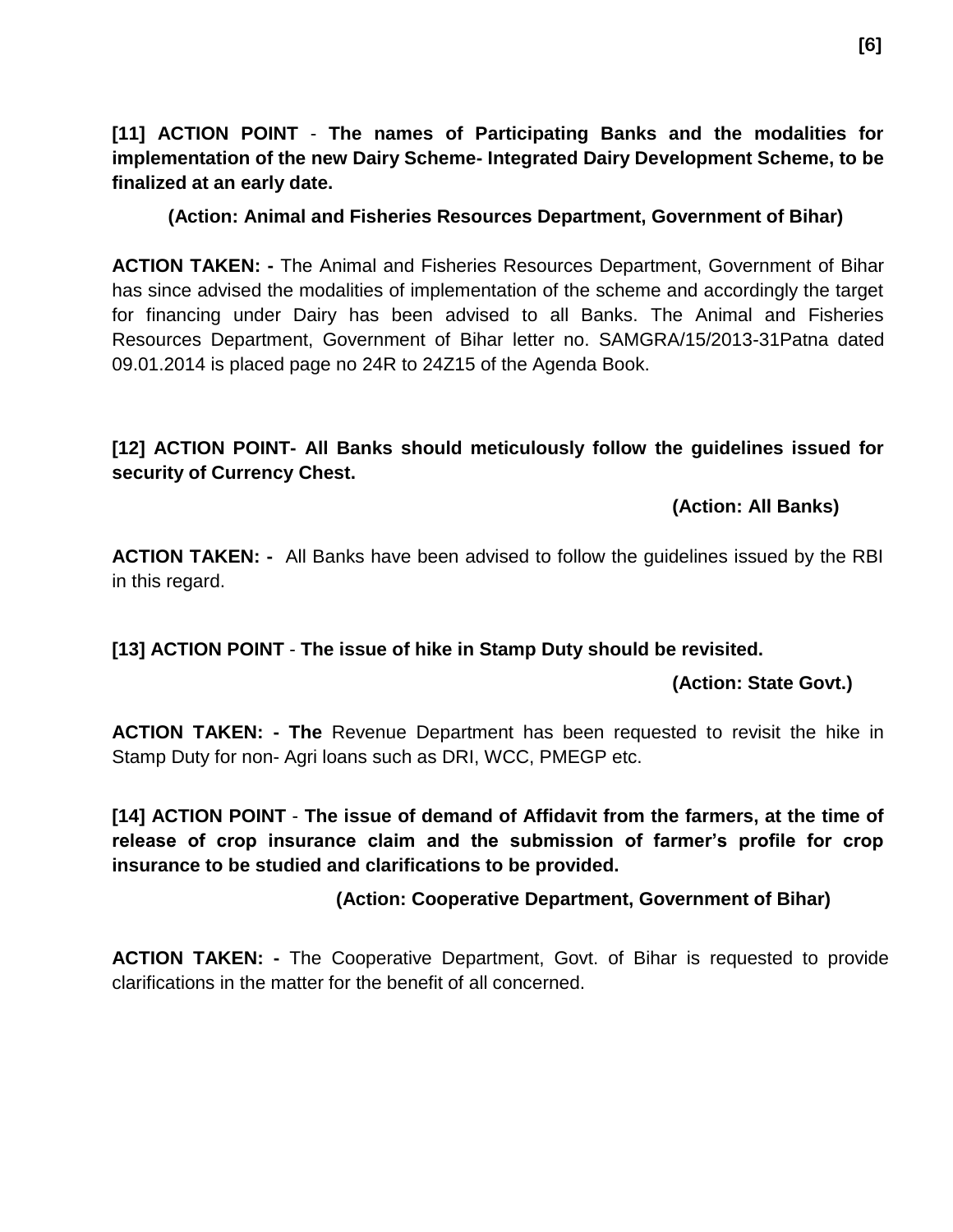### **STATE LEVEL BANKERS' COMMITTEE, BIHAR**

#### **KEY INDICATORS (ALL BANKS)**

(Rs. in Crore)

| SI.<br>No.     | <b>ITEMS</b>                                                                                                            | <b>DEC'12</b> | <b>DEC'13</b> | <b>Bench</b><br>-mark |
|----------------|-------------------------------------------------------------------------------------------------------------------------|---------------|---------------|-----------------------|
| $\mathbf{1}$   | <b>DEPOSITS</b>                                                                                                         | 147747.93     | 175803.54     |                       |
| $\overline{2}$ | <b>ADVANCES</b>                                                                                                         | 49604.00      | 61071.34      |                       |
| 3              | ADVANCES INCLUDING ADVANCES<br><b>GRANTED TO UNITS IN BIHAR BY</b><br><b>BRANCHES OPERATING OUTSIDE</b><br><b>BIHAR</b> | 55456.76      | 68744.47      |                       |
| 4              | ADVANCES INCLUDING RIDF                                                                                                 | 58235.65      | 72309.47      |                       |
| 5              | <b>CD RATIO</b>                                                                                                         | 39.42         | 41.13         |                       |
| 6              | PRIORITY SECTOR ADVANCES                                                                                                | 36513.41      | 45453.85      |                       |
| $\overline{7}$ | SHARE OF PSA IN TOTAL ADV<br>(SL.NO.2)(%)                                                                               | 73.61         | 74.43%        | 40 %                  |
| 8              | AGRICULTURAL ADV.                                                                                                       | 21799.56      | 26786.57      |                       |
| 9              | SHARE OF AGL. ADV IN TOTAL ADV<br>$(SL.NO.2)$ $(\% )$                                                                   | 43.95         | 43.86%        | 18 %                  |
| 10             | MSE ADV.                                                                                                                | 8977.92       | 10250.04      |                       |
| 11             | SHARE OF MSE ADV. IN PSA (%)                                                                                            | 24.59%        | 22.55%        |                       |
| 12             | ADV. TO WEAKER SEC.                                                                                                     | 12396.07      | 16214.93      |                       |
| 13             | SHARE OF WEAKER SEC. IN PSA (%)                                                                                         | 33.95%        | 26.55         | 25 %                  |
| 14             | DRI ADV.                                                                                                                | 71.60         | 67.80         |                       |
| 15             | SHARE OF DRI ADV TOTAL ADV<br>$(SI.No.2)$ of March $(\% )$                                                              | 0.14%         | 0.11%         | $1\%$                 |
| 16             | ADV. TO WOMEN (DISBURSEMENT)                                                                                            | 2038.04       | 2974.11       |                       |
| 17             | SHARE OF ADV. TO WOMEN IN<br>DISBURSEMENT (%)                                                                           | 6.54%         | 6.98%         | $5\%$                 |
| 18             | TOTAL NUMBER OF BRANCHES                                                                                                | 5031          | 5573          |                       |
| A              | <b>RURAL</b>                                                                                                            | 2975          | 3296          |                       |
| B              | <b>SEMI-URBAN</b>                                                                                                       | 1105          | 1264          |                       |
| C              | <b>URBAN</b>                                                                                                            | 951           | 1013          |                       |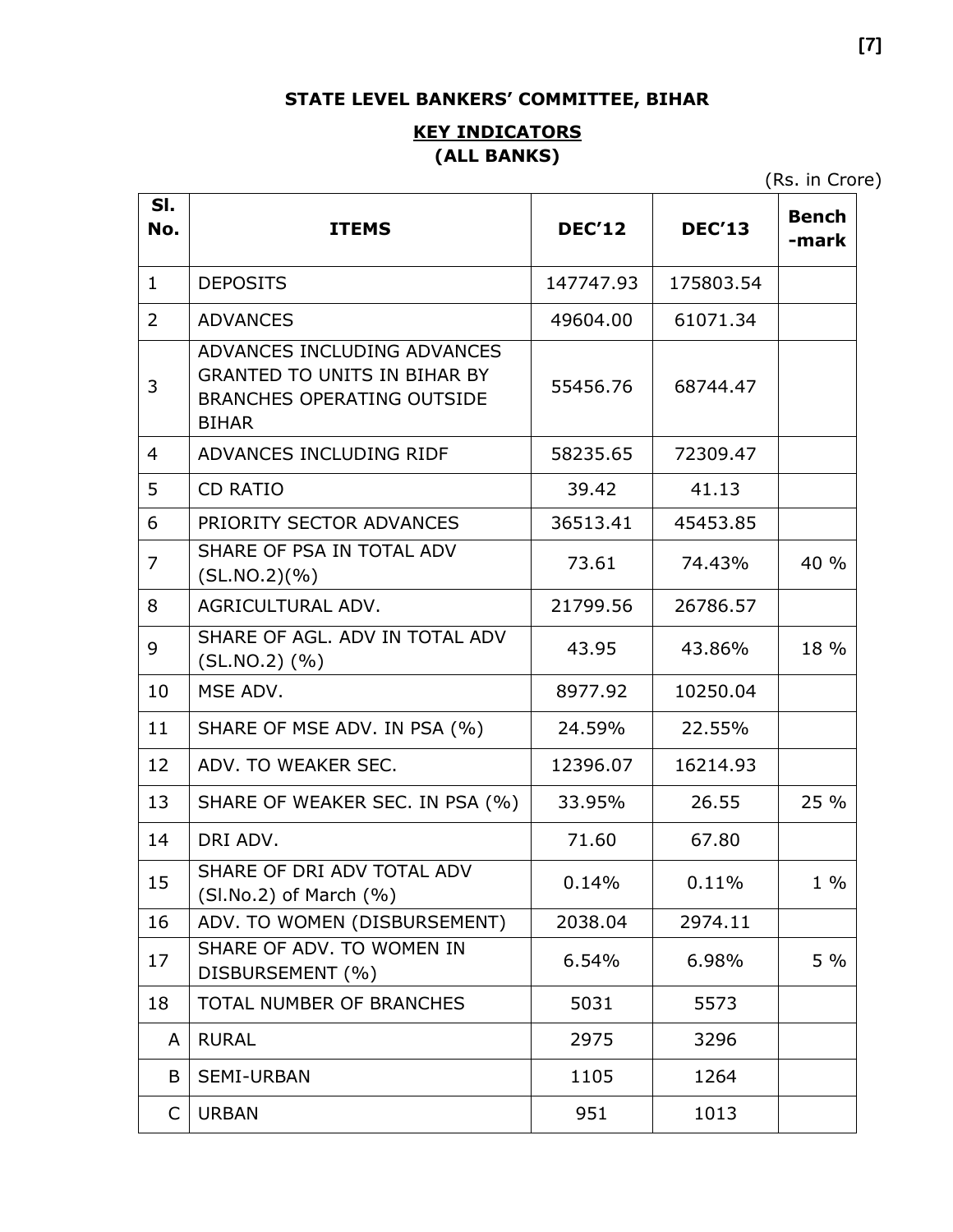### **REVIEW OF PERFORMANCE UNDER ACP 2013-14 UPTO THIRD QUARTER ENDING DECEMBER 2013**

The performance of all Banks under the Annual Credit Plan 2013-14 up to the third quarter ended Dec 2013 is as follows:- (Rs. in Crore)

|              |        |                    | (RS. III Crore) |
|--------------|--------|--------------------|-----------------|
| <b>Banks</b> | Target | <b>Achievement</b> | % Ach.          |
| Comm. Banks  | 47938  | 32538              | 67.88           |
| Co-op. Banks | 802    | 250                | 31.15           |
| <b>RRBs</b>  | 13260  | 9830               | 74.13           |
| Total        | 62000  | 42617              | 68.74           |

Sector-wise break-up of targets and achievement:

(Rs. in Crore)

| <b>Sector</b> | Target | <b>Achievement</b> | % Ach. |
|---------------|--------|--------------------|--------|
| Agriculture   | 30286  | 21143              | 69.81  |
| <b>SME</b>    | 4820   | 4568               | 94.76  |
| <b>OPS</b>    | 5723   | 3730               | 65.17  |
| <b>TPS</b>    | 40829  | 29441              | 72.11  |
| <b>NPS</b>    | 21170  | 13177              | 62.24  |
| Total         | 62000  | 42617              | 68.74  |

Bank-wise and district-wise position is furnished on **Page- 9A to 9C**

#### **COMPARATIVE PERFORMANCE UNDER ACP As on Dec' 2013 vis-a-vis Dec' 2012**

(Rs. in Crore)

|              |        | 2013-14 |                      | 2012-13       | <b>YOY</b> |                             |                             |
|--------------|--------|---------|----------------------|---------------|------------|-----------------------------|-----------------------------|
| <b>Banks</b> | Target | Ach.    | $\frac{0}{0}$<br>Ach | <b>Target</b> | Ach.       | $\frac{1}{2}$<br><b>Ach</b> | increase<br>in disb.<br>(%) |
| Comm         | 47938  | 32538   | 67.87                | 38028         | 24253      | 63.78                       | 34%                         |
| $Co$ -op     | 802    | 250     | 31.15                | 2322          | 265        | 11.39                       | $-06%$                      |
| <b>RRBs</b>  | 13260  | 9830    | 74.13                | 11050         | 6656       | 60.23                       | 48%                         |
| Total        | 62000  | 42617   | 68.74                | 51400         | 31173      | 60.65                       | 37%                         |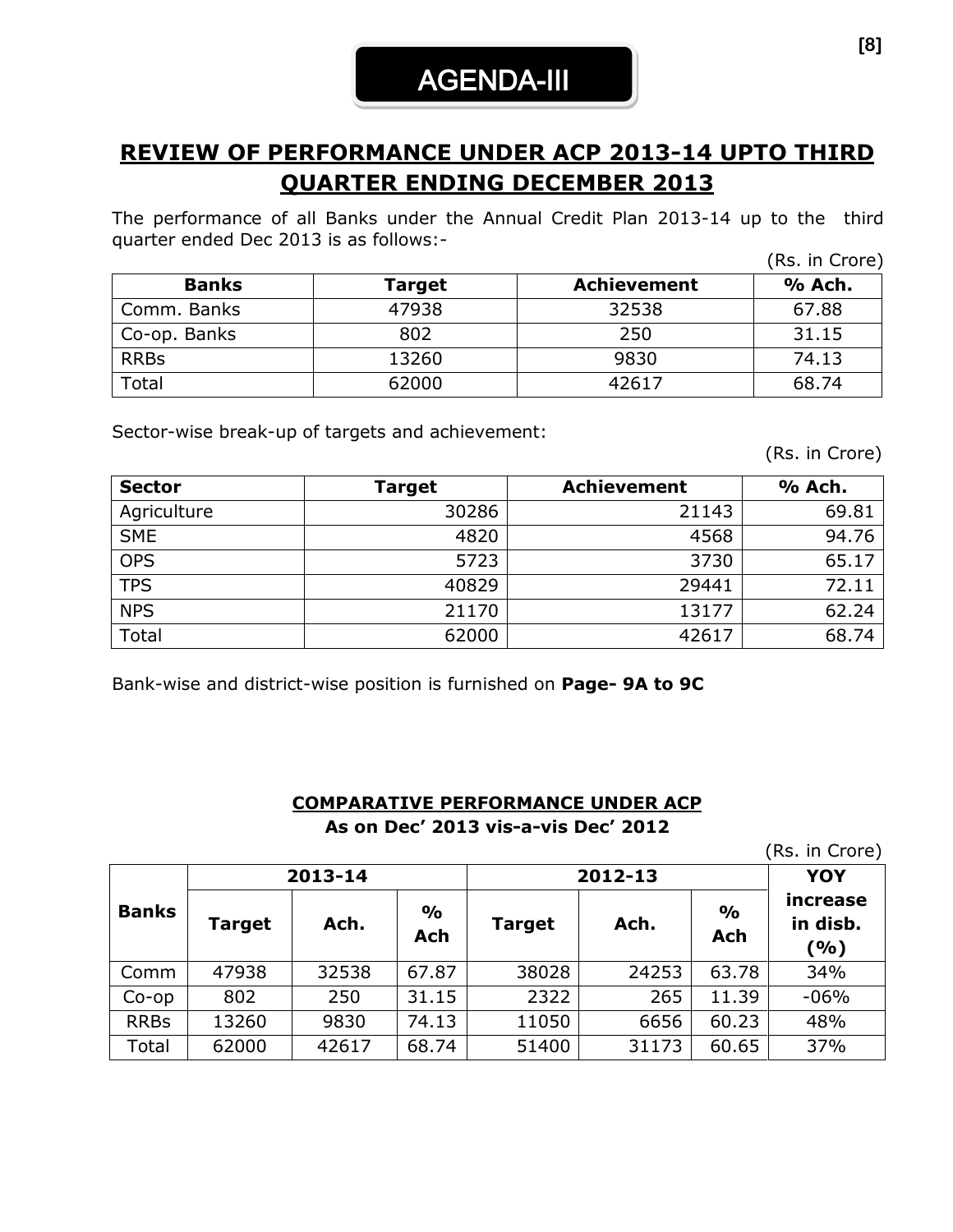| (Rs. in Crore) |               |         |                             |        |         |       |                             |  |  |  |
|----------------|---------------|---------|-----------------------------|--------|---------|-------|-----------------------------|--|--|--|
|                |               | 2013-14 |                             |        | 2012-13 |       |                             |  |  |  |
| <b>Sector</b>  | <b>Target</b> | Ach.    | $\frac{6}{9}$<br><b>Ach</b> | Target | Ach.    | % Ach | increase<br>in disb.<br>(%) |  |  |  |
| Agl.           | 30286         | 21143   | 69.81                       | 25400  | 14650   | 57.67 | 44%                         |  |  |  |
| <b>MSE</b>     | 4820          | 4568    | 94.76                       | 3400   | 3172    | 93.30 | 44%                         |  |  |  |
| <b>OPS</b>     | 5723          | 3730    | 65.17                       | 4600   | 2650    | 57.60 | 41%                         |  |  |  |
| <b>TPS</b>     | 40829         | 29441   | 72.11                       | 33400  | 20472   | 61.29 | 44%                         |  |  |  |
| <b>NPS</b>     | 21170         | 13177   | 62.24                       | 18000  | 10702   | 59.46 | 23%                         |  |  |  |
| <b>Total</b>   | 62000         | 42617   | 68.74                       | 51400  | 31173   | 60.65 | 37%                         |  |  |  |

#### **SECTOR-WISE PERFORMANCE:**

Comparative performance shows that the overall achievement during the period under review is 68.74%, as against 60.65% recorded during the corresponding period last year. Further, in absolute terms, Banks have disbursed substantially higher quantum of loan (42617 Cr. i.e 137% of last year) during the period under review, as compared to the amount disbursed in the corresponding period last year. It will be seen that the Commercial Banks & RRBs have recorded impressive growth in their loan disbursements vis-a-vis their performance over the same period last year while there has been decline in the loan disbursement of Co-operative Banks. In case of sector-wise growth, it will be observed that there has been uniform growth under all segments of Priority Sector.

### **LEAD BANK SCHEME: STRENGTHENING OF MONITORING INFORMATION SYSTEM (MIS)**

In terms of RBI's instructions in this regard the LBS MIS- I, II & III of the state has been prepared and is placed at page No. 9D to 9G of the Agenda Book for information of the House.

LBS-IV and V which relates to financial inclusion is also placed at page no. 9H to 9O of the Agenda Book.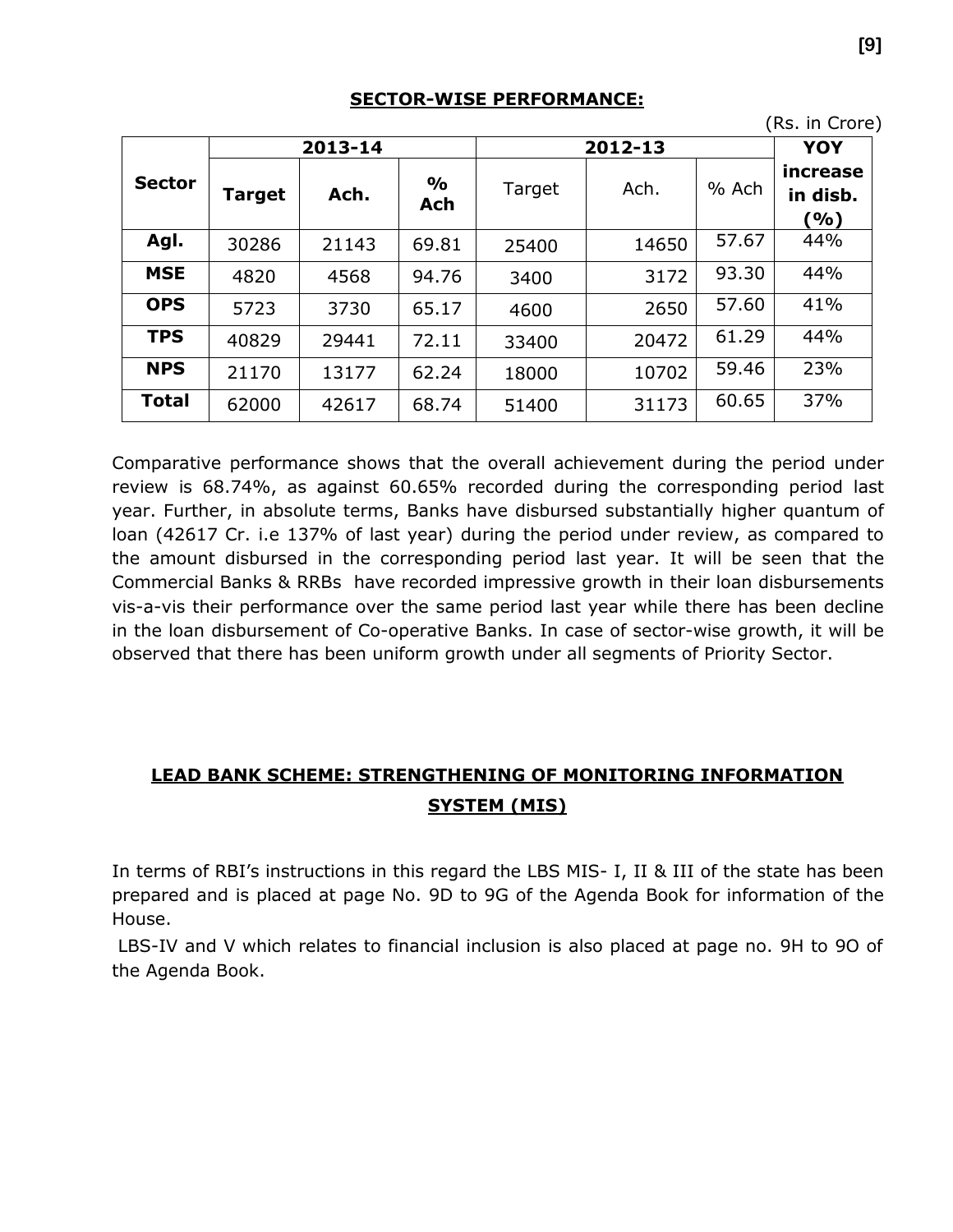AGENDA-IV

#### **BRANCH OPENING 2013-14**

During the 44<sup>th</sup> SLBC meeting, held on  $11<sup>th</sup>$  May 2013 at Rajgir, the Hon'ble Finance Minister had desired that Banks operating in Bihar should open 750 new branches during the Financial Year 2013-14.

Against the annual target of opening of 750 branches, all Banks have opened 303 branches till the quarter ending December'2013 of FY 2013-14.

#### *Banks need to accelerate the pace of opening branches so that they are able to complete the task of opening of 447 branches in the remaining period of the Financial Year 2013-14.*

The Bank-wise target and achievement upto December,2013, is placed at page No. 10A for information of the House.

All Banks are requested to give preference to uncovered Gram Panchayats while opening bank branches in rural areas. Block-wise names of Gram Panchayats not having a bank branch has already been advised to all banks. All Banks are requested to give the desired thrust to branch opening aspect and achieve their target for the year.

The Bank & District-wise information on Branch Network, ATM Network, ATM Card issued to accounts and Point of Sale Terminals is placed at Page No. 10B & 10C for information.

The minutes of the  $20<sup>th</sup>$  Sub-Committee meeting of SLBC on Branch Opening and IT Enabled Financial Inclusion held on 19.12.2013 is placed at page no. 10D to 10I for information of the House.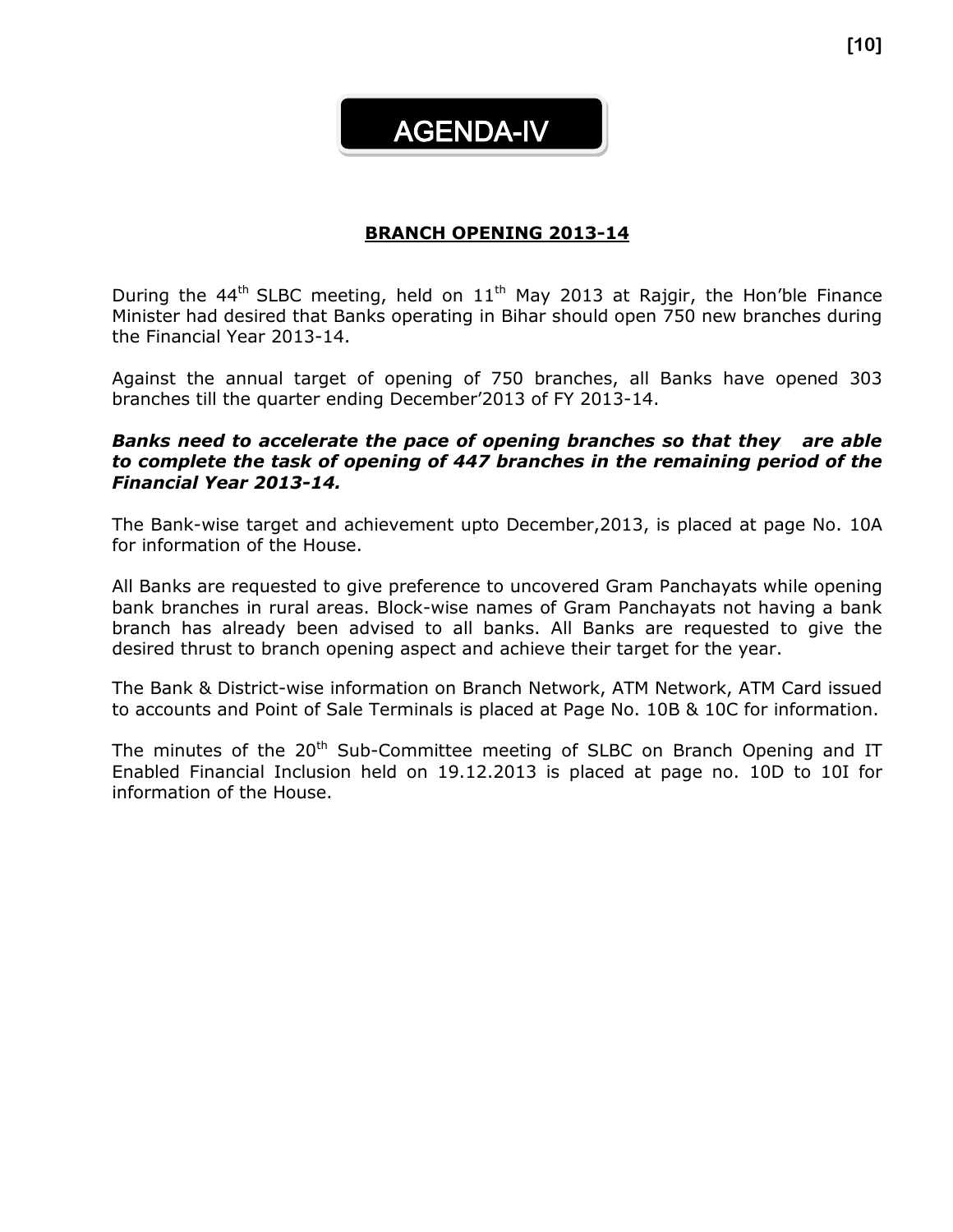AGENDA-V

### **EDUCATION LOAN**

Providing education loan to all the meritorious and needy students to enable them meet the expenses of higher studies not only in the State but also outside the State in India and abroad is one of the priorities of the Banks in the state.

A copy of the Bank-wise target and achievement there against is placed at page No.11A of the Agenda Book.

Up to the  $3^{rd}$  quarter of the current FY, Education Loan amounting to Rs 864.98 Crore was sanctioned to 27378 students.

The achievement of all Banks taken together is 34% of the targets allocated. Controlling Head of all Banks are requested to provide further impetus to financing under Education Loan so that the target set under the Scheme is achieved.

The Government of India has given targets for achieving 120257 no. of accounts and Rs. 2840.52 Cr outstanding advances under Education Loan as on 31.03.2014. The growth targets of 15686 in No. and Rs.370.50 Cr in amount has thus been given by GOI for achievement by Banks during the FY. Against this target the Banks have achieved 9671(62%) in no. and Rs.335 Cr(90%) in amount till Dec'2013. The Bank-wise data of outstanding Education Loan advances is placed at page no. 11B of the Agenda book for information of the House.

### **HOUSING LOAN**

Loan amounting to Rs.1344.55 Crore was sanctioned to 14539 beneficiaries by Banks up to the 3<sup>rd</sup> quarter of F.Y. 2013-14. Out of these, Housing Loan amounting to Rs. 1163.11 Cr has been disbursed among 15635 beneficiaries. The Bank-wise performance during the review period is placed at Page No. 11C**.**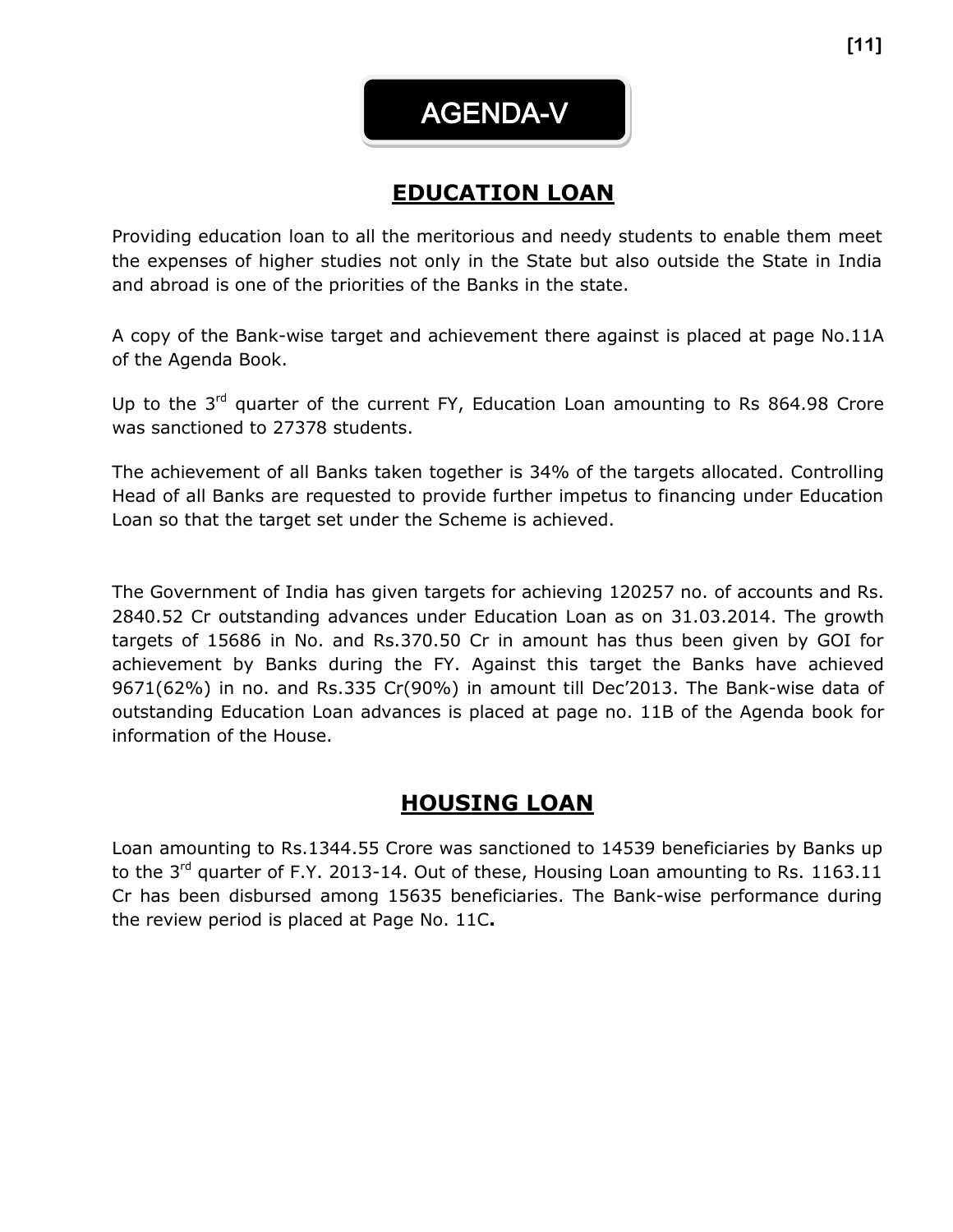#### **PM'S NEW 15-POINT PROGRAMME FOR WELFARE OF MINORITY COMMUNITY**

In accordance with the guidelines issued by the Government of India in this regard, Banks have to ensure that within the overall target for Priority Sector lending (PSA), 15% of PSA is provided to Minority Communities.

With this objective in view, 121 minority concentrated districts in the country have been identified exclusively for monitoring the credit flow to minority communities. In Bihar, the following seven districts are identified for the purpose :-(i) Kishanganj (ii) Araria (iii) Purnea (iv) Katihar (v) Sitamarhi (vi) Darbhanga, and (vii) West Champaran .

In these identified districts, total priority sector loans outstanding as on 31.12.2013 was Rs.6781.02 Crore (No. of borrowers: 977414) out of which loans amounting to Rs.3121.12 Crore (46% of PSA) were provided to 400789 (41%of PSA) borrowers belonging to minority communities. The amount provided to Minority communities by Banks in the above mentioned districts ranges from 29 to 76%. Thus, all the districts have achieved the target of providing more than 15% of their priority sector loans to the persons belonging to minority communities.

District-wise performance regarding loans extended to minority communities in the identified districts is furnished below**.**

| <b>LENDING TO MINORITY COMMUNITIES</b> |                                       |                                          |                      |        |                                                 |                            |      |  |  |  |  |
|----------------------------------------|---------------------------------------|------------------------------------------|----------------------|--------|-------------------------------------------------|----------------------------|------|--|--|--|--|
|                                        | AS ON 31 <sup>st</sup> December, 2013 |                                          |                      |        |                                                 |                            |      |  |  |  |  |
|                                        | <b>Minority</b>                       | <b>Priority Sector</b><br><b>Advance</b> |                      |        | Out of (A) Total<br><b>Advances to Minority</b> | %age Share<br>of Minority  |      |  |  |  |  |
| SL.                                    | <b>Concentrated</b>                   | (A)                                      |                      |        | (B)                                             | <b>Advance</b><br>$B$ to A |      |  |  |  |  |
| No.                                    | <b>Districts in</b><br><b>Bihar</b>   | No.                                      | Amt.<br>(in<br>Lacs) | No.    | Amt.<br>(in Lacs)                               | No.                        | Amt. |  |  |  |  |
| 1                                      | <b>ARARIA</b>                         | 64738                                    | 67076                | 47259  | 40246                                           | 73                         | 60   |  |  |  |  |
| $\overline{2}$                         | <b>PURNEA</b>                         | 110631                                   | 127393               | 47571  | 53505                                           | 43                         | 42   |  |  |  |  |
| 3                                      | <b>KATIHAR</b>                        | 188738                                   | 88375                | 52847  | 37118                                           | 28                         | 42   |  |  |  |  |
| $\overline{\mathbf{4}}$                | <b>KISHANGANJ</b>                     | 69313                                    | 51109                | 50598  | 38843                                           | 73                         | 76   |  |  |  |  |
| 5                                      | <b>DARBHANGA</b>                      | 247444                                   | 152926               | 91554  | 74934                                           | 37                         | 49   |  |  |  |  |
| 6                                      | <b>SITAMARHI</b>                      | 66411                                    | 82011                | 16603  | 23783                                           | 25                         | 29   |  |  |  |  |
| 7                                      | <b>WEST</b><br><b>CHAMPARAN</b>       | 230139                                   | 109212               | 94357  | 43685                                           | 41                         | 40   |  |  |  |  |
|                                        | <b>TOTAL</b>                          | 977414                                   | 678102               | 400789 | 312112                                          | 41                         | 46   |  |  |  |  |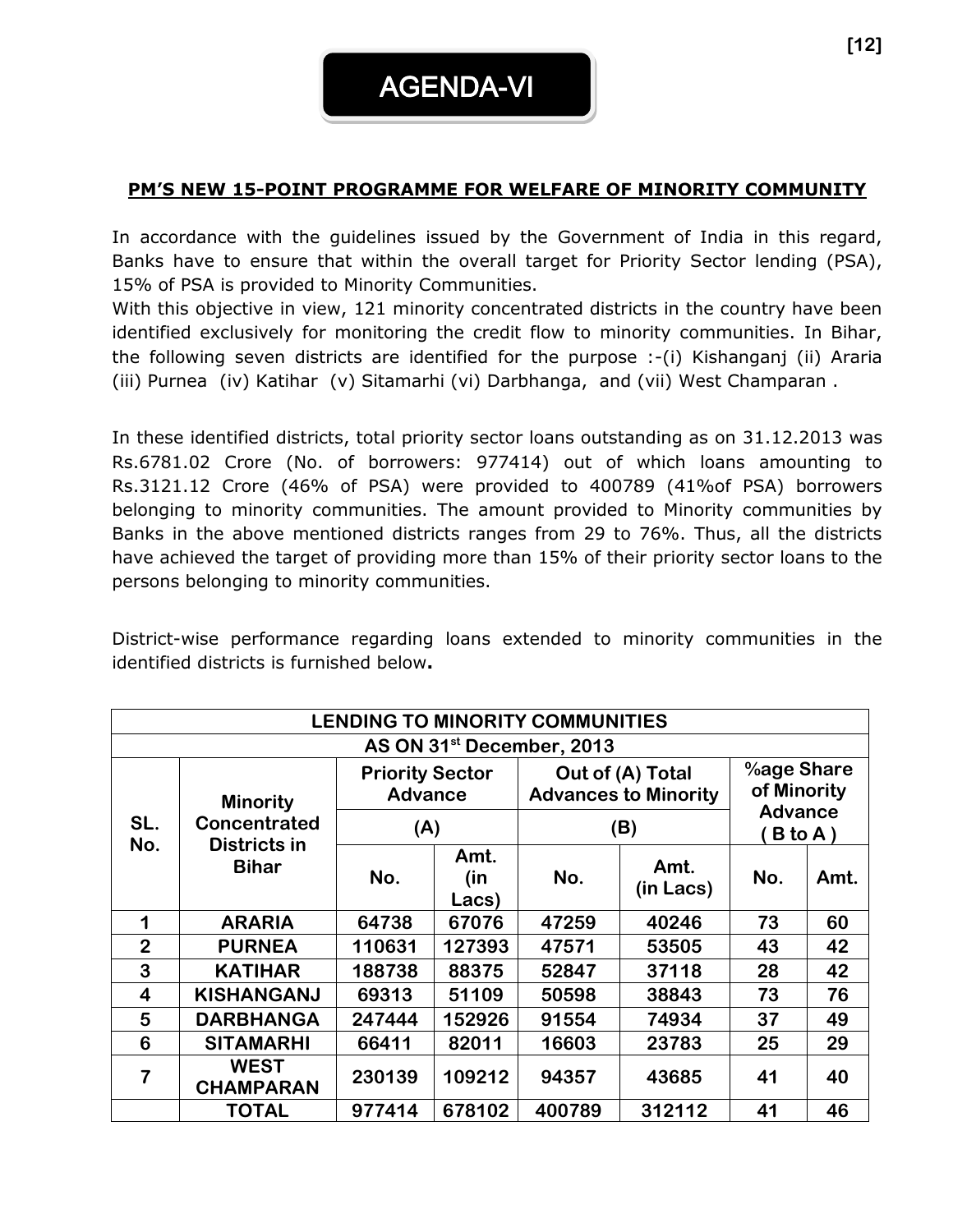AGENDA-VII

#### **FINANCIAL INCLUSION & DIRECT BENEFIT TRANSFER**

The Government of India has been issuing Guidelines on Financial Inclusion from time to time. The various issues covered under the GOI guidelines are as under:

#### **1. PERIODICAL UPDATION OF SERVICE AREA PLAN ON DISTRICT WEBSITE:**

Govt. of India had asked to prepare Dist. Service Area Plan (DSAP) and upload the same on District website. All the LDMs have since complied it. As per GOI instructions DSAP has to be periodically updated to account for appointment of new BCAs, change of BCAs, change of identified Bank Officials for visit etc.

2.Department of Financial Services (DFS), Ministry of Finance, GoI has placed the Geographical Information System (GIS) module in public domain. The module has the facility of viewing Population range and Distance based Proximity graph with respect to availability of Bank Branches, BCA, ATMs, Currency Chest and Clearing Houses in a particular region and facilities for identification of unequal distribution of banking amenities in that region. It has been observed that there are wide variations in Data entered in GIS modules by LDMs with respect to Branches, BCA engaged, ATM installed, Currency Chests and Clearing Houses opened with the data available on RBI website or being reported by Banks.

All Lead District Managers are again requested to verify the details in GIS data entry module and take corrective actions wherever necessary. The data in GIS module should be updated periodically at least on a monthly basis as advised earlier.

Banks having Lead Bank responsibility are requested to monitor GIS data updation in their lead districts and send monthly compliance to SLBC for reporting to DFS.

#### **2. EXTENSION OF BANKING SERVICES TO VILLAGES HAVING POPULATION OF 1600 to 2000:**

3052 unbanked villages with population of 1600 to 2000 have been identified and advised to concerned LDMs and Banks, which had to be covered by providing banking facility by March, 2013.

Banks have, till December, 31st 2013, covered 2541 of these unbanked villages by providing banking facility thereat. Banks which are yet to cover the allotted villages are requested to cover the remaining villages by providing banking facility at an early date. Bank-wise allotment & progress report as on 31.12.2013 is placed at Page No. 17A for information of the House.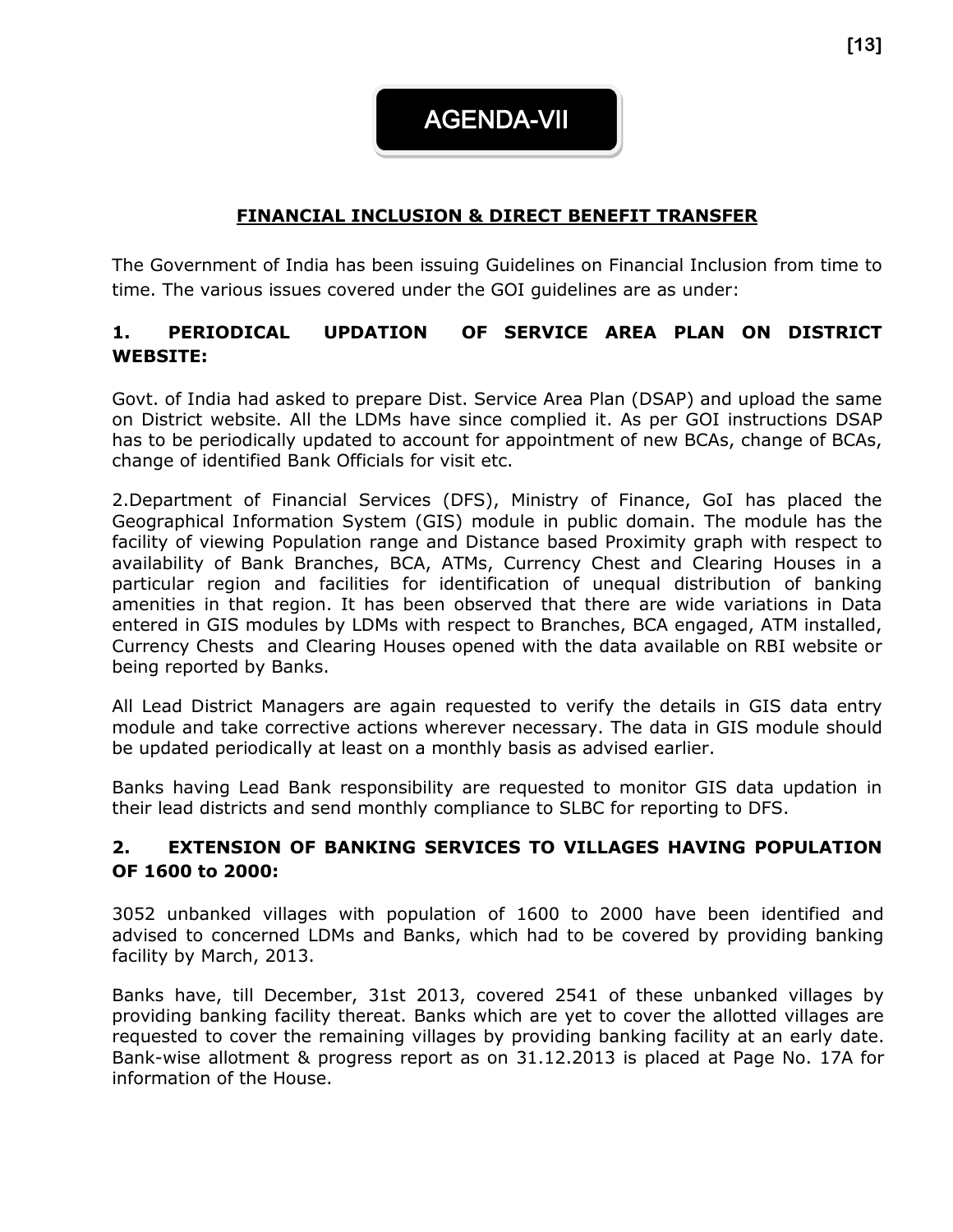#### **3. EXTENSION OF BANKING SERVICES TO ALL THE REMAINING UNBANKED VILLAGES IRRESPECTIVE OF POPULATION CRITERIA BY MARCH, 2016:**

Reserve Bank of India has instructed for providing banking facilities in all the remaining unbanked villages irrespective of population criteria i.e. all villages with population below 2000 by March, 2016. All Banks have submitted their Roadmap for providing banking services in villages with population below 2000. Till December'2013 in **5829 villages out of identified 27343** such villages, the banking facilities have been provided. Bankwise allotment and progress report as on 31.12.2013 is placed at Page No 17B for information of the House,

#### **4. OPENING OF A BRICK AND MORTAR BRANCH/USB IN VILLAGES HAVING POPULATION OF 5000 & ABOVE:**

Controlling Head of concerned Banks have been requested to put in concerted efforts for setting up Brick and Mortar branches/ USBs in all the identified villages with population above 5000/10000 at an early date. As on 31st December,2013 **1666** such villages out of allotted 1695 villages have been covered. 143 villages have been covered by Brick & Mortar Branches and 1523 villages have been covered by USBs.

However, the USB data is based on weekly visit by the Bank Officials, as against the instructions of GoI for visit on all working days with laptop having VPN connectivity.

The State Govt. has given instructions to the district authorities to provide required space for opening of branches/USBs to Banks. Banks may utilise the Panchayat Sarkar Bhawan for opening CSPs/USBs/Branches in Gram Panchayats.

Bank-wise details of villages covered vis-a-vis villages allocated to them are furnished on Page No.17C.

#### **5. ESTABLISHMENT OF ULTRA SMALL BRANCHES IN LWE AFFECTED DISTRICTS UNDER THE GUIDELINES FOR INTEGRATED ACTION PLAN (IAP) FOR SELECTED TRIBAL & BACKWARD DISTRICTS UNDER THE STATE COMPONENT OF BACKWARD REGIONS GRANT FUND (BRGF):**

Under Financial Inclusion various measures have been initiated by the Government of India regarding establishment of Ultra Small Branches (USBs) in all FI villages (above 2000 population) including Left Wing Extremism (LWE) affected areas. Ministry of Home Affairs has identified 15 districts in Bihar as Left Wing Extremism (LWE) affected. The Planning Commission has also formulated guidelines for Integrated Action Plan (IAP) in some selected tribal and backward districts under the State component of Backward Regions Grant Fund (BRGF). 9 LWE districts (Arwal, Aurangabad, Gaya, Jamui, Jehanabad, Kaimur, Munger, Nawada & Rohtas) in Bihar also figure in the Planning Commission list for IAP. As per IAP guidelines, a committee headed by District Collector/District Magistrate and consisting of the Superintendent of Police of the District and District Forest Officer is responsible for implementation of the Scheme in the district.

Funding of Capital Cost for establishing the USBs, amounting to Rs. 1.40 lacs per USB has been included by the Planning Commission as permissible project cost under IAP. LDMs of concerned 9 districts have been requested to approach the District Magistrate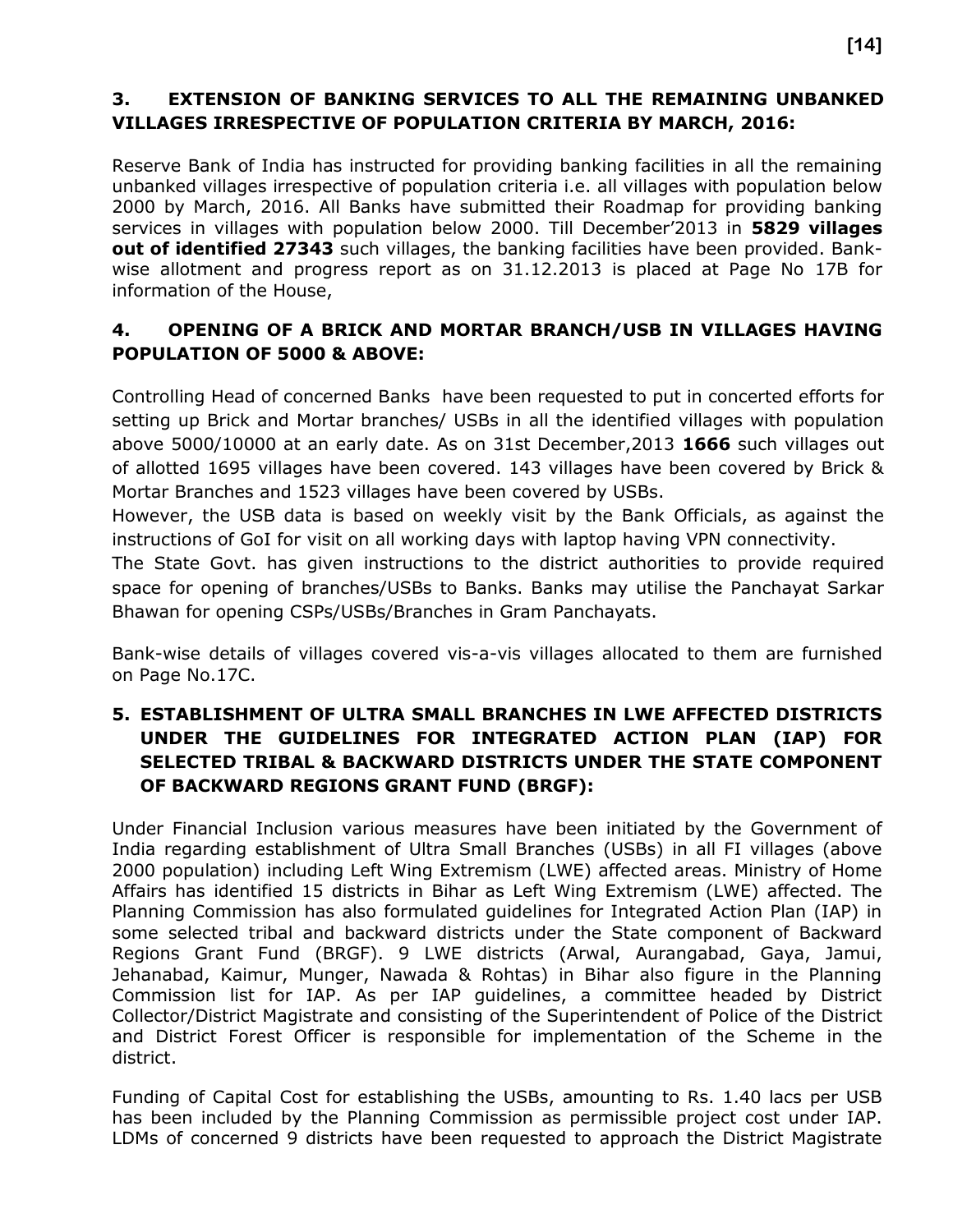for funding of capital cost for the establishment of USBs in the identified villages having population over 2000. Controlling Head of all Banks in Bihar have been requested to instruct their operating functionaries to coordinate with respective LDMs for funding of USBs in the identified villages having population above 2000 in their respective districts under the guidelines for IAP.

We have also requested the Principal Secretary, Department of Finance, Government of Bihar to advise the District Magistrates of the relevant 9 districts to arrange for funding of capital cost for establishment of USBs in the identified villages having population over 2000.

#### **STATUS OF ESTABLSIHMENT OF ULTRA SMALL BRANCHES IN LWE AFFECTED DISTRICTS OTHER THAN THOSE COVERED UNDER THE INTEGRATED ACTION PLAN:**

DFS, GoI has asked for establishment of USBs in the remaining 6 LWE affected districts, where claim is not to be made under IAP. Banks are requested to speedup establishment of USBs in terms of DFS, GoI guidelines.

Department of Financial Services, Govt. of India has expressed its displeasure over gap in opening of USBs in all 15 LWE affected districts of the State. All Banks are requested to speed up establishment of USBs in the 15 LWE affected districts and lodge claims for obtaining reimbursement in the 9 LWE affected districts coming under IAP*.*

The data submitted by Banks, placed at Page No. 17D show that as against 3306 villages with population over 2000 in all 15LWE districts only 1677 USBs have so far been established by the Banks.

**The DFS, GoI has sought timeline for completion of the task in the remaining villages i.e coverage of all the 3306 villages by opening USBs thereat in the 15 LWE affected districts. Based upon communications received from Banks, the GoI had been advised that by 31st Dec'2013, all the allotted villages in LWE affected districts would be covered. Department of Financial Services has asked for submission of District-wise updated position of establishment of USBs on monthly basis. However, till December'2013 only 1677 USBs has been established. Banks have still to open 1629 USBs in 15 LWE districts in the state.**

#### **6. DIRECT BENEFIT TRANSFER**

Government of India has decided to provide Direct Cash Transfer facility to the beneficiaries of certain selective schemes in all the districts of the State in a phased manner. In the  $1<sup>st</sup>$  phase only 3 districts of the state, viz. Arwal, Sheohar & Sheikhpura have been identified.

SLBC and Banks have been advised to undertake mapping of Gram Panchayats based on the concept of Sub-Service Area (SSA).

Each SSA should comprise of 1000-1500 households, i.e. 4000-6000 population. Each SSA is to be covered by a Banking outlet.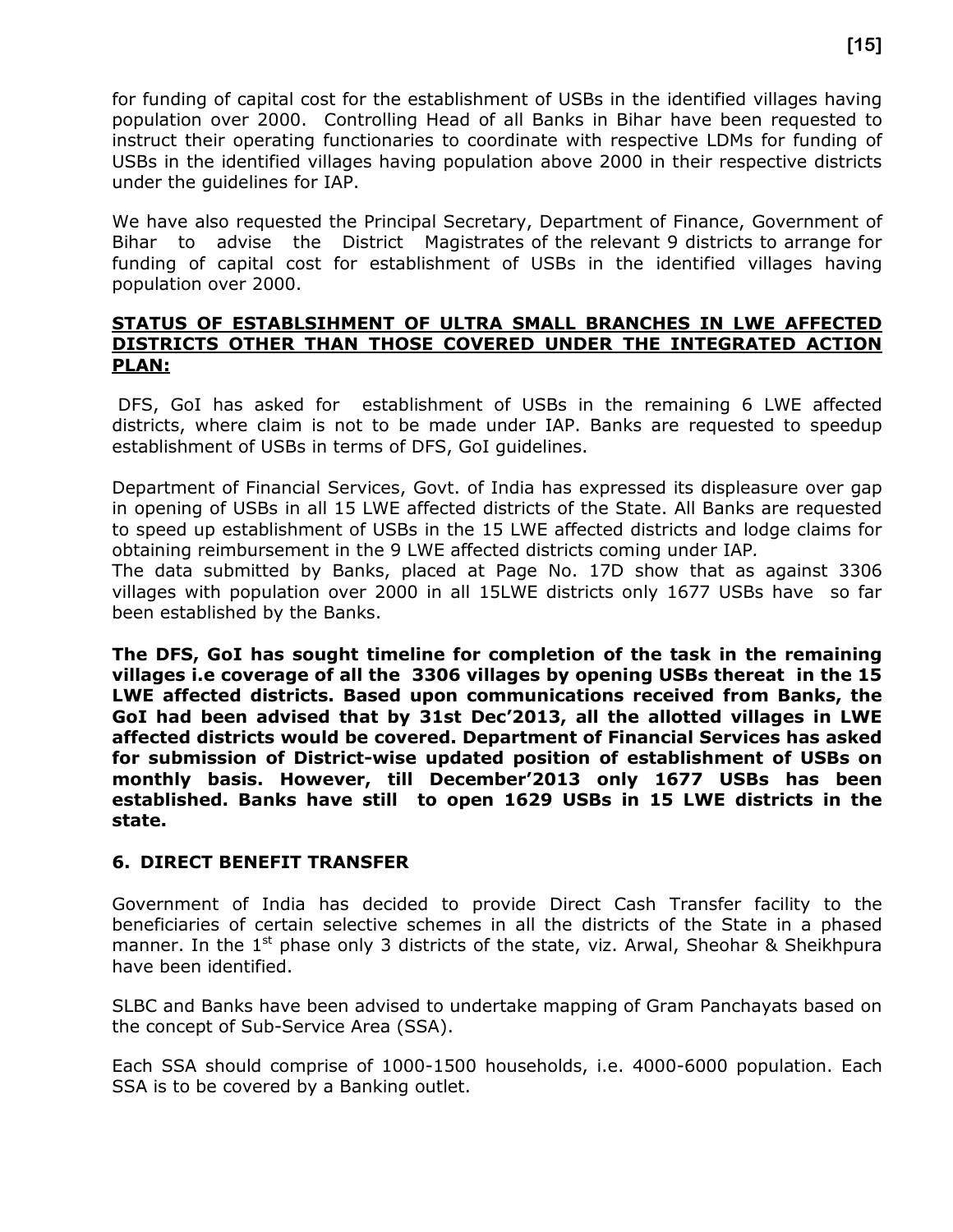The present status of coverage of SSA in the three districts (Arwal, Sheohar & Sheikhpura) is furnished hereunder:

Coverage of Sub-Service Areas:

|                      | <b>Name</b>                   | <b>Numbe</b><br>r of           | <b>Num</b><br>ber<br><b>of</b><br>Sub         |                                                 |            |                                                     |            |                                                     |                | <b>Existing and Proposed Banking Coverage</b><br>Through (No. of SSAs and Panchayats) |                 |
|----------------------|-------------------------------|--------------------------------|-----------------------------------------------|-------------------------------------------------|------------|-----------------------------------------------------|------------|-----------------------------------------------------|----------------|---------------------------------------------------------------------------------------|-----------------|
| Sr<br>No.            | of the<br><b>Distric</b><br>t | Gram<br>Panch<br>ayat<br>(GPs) | <b>Serv</b><br>ice<br>Area<br>s<br>(SSA<br>s) | <b>Existing</b><br><b>Bank</b><br><b>Branch</b> |            | <b>Existing</b><br><b>Functional</b><br><b>BCAs</b> |            | <b>Existing</b><br><b>Functional</b><br><b>CSCs</b> |                | <b>Proposed</b><br><b>BCAs/CSCs</b>                                                   |                 |
|                      |                               |                                |                                               | 5                                               |            | 6                                                   |            | 7                                                   |                | 8                                                                                     |                 |
|                      |                               |                                |                                               | <b>SSAs</b>                                     | <b>GPs</b> | <b>SSAs</b>                                         | <b>GPs</b> | <b>SSAs</b>                                         | <b>GPs</b>     | <b>SSAs</b>                                                                           | <b>GPs</b>      |
|                      | $\overline{2}$                | 3                              | $\overline{\mathbf{4}}$                       |                                                 |            |                                                     |            |                                                     |                |                                                                                       |                 |
|                      |                               |                                |                                               | 5a                                              | <b>5b</b>  | 6a                                                  | 6b         | 7a                                                  | 7b             | <b>8a</b>                                                                             | 8b              |
| $\blacktriangleleft$ | Arwal                         | 69                             | 106                                           | 25                                              | 25         | 81                                                  | 44         | $\overline{0}$                                      | $\overline{0}$ | $00\,$                                                                                | $00\,$          |
| $\overline{2}$       | Sheohar                       | 53                             | 98                                            | 14                                              | 14         | 78                                                  | 39         | $\overline{0}$                                      | $\overline{0}$ | 06                                                                                    | 00              |
| 3                    | Sheikhpu<br>ra                | 54                             | 80                                            | 13                                              | 13         | 67                                                  | 41         | $\overline{0}$                                      | $\Omega$       | $00\,$                                                                                | 00 <sup>1</sup> |
|                      | <b>TOTAL</b>                  | 176                            | 284                                           | 52                                              | 52         | 226                                                 | 124        | $\bf{0}$                                            | $\bf{0}$       | 06                                                                                    | $\bf{00}$       |

278 out of the total 284 SSAs in these 3 districts are covered as under:-

By branch- 52

By BCAs- 226

The remaining 6 unbanked sub service areas have been allotted among banks for coverage as under-

| Banks/ Districts   | Arwal | Sheohar | Sheikhpura | Total |
|--------------------|-------|---------|------------|-------|
| <b>PNB</b>         | 00    | 00      | 00         | 00    |
| <b>BOI</b>         | 00    | 05      | 00         | 05    |
| Canara Bank        | 00    | 01      | 00         | 01    |
| <b>BOB</b>         | 00    |         | 00         | 00    |
| <b>Indian Bank</b> | 00    | 00      | 00         | 00    |
| <b>UCO</b>         | 00    |         | 00         | 00    |
| Syndicate Bank     | 00    |         | 00         | 00    |
| <b>UBGB</b>        | 00    | 00      |            | 00    |
| <b>TOTAL</b>       | 00    | 06      | 00         | 06    |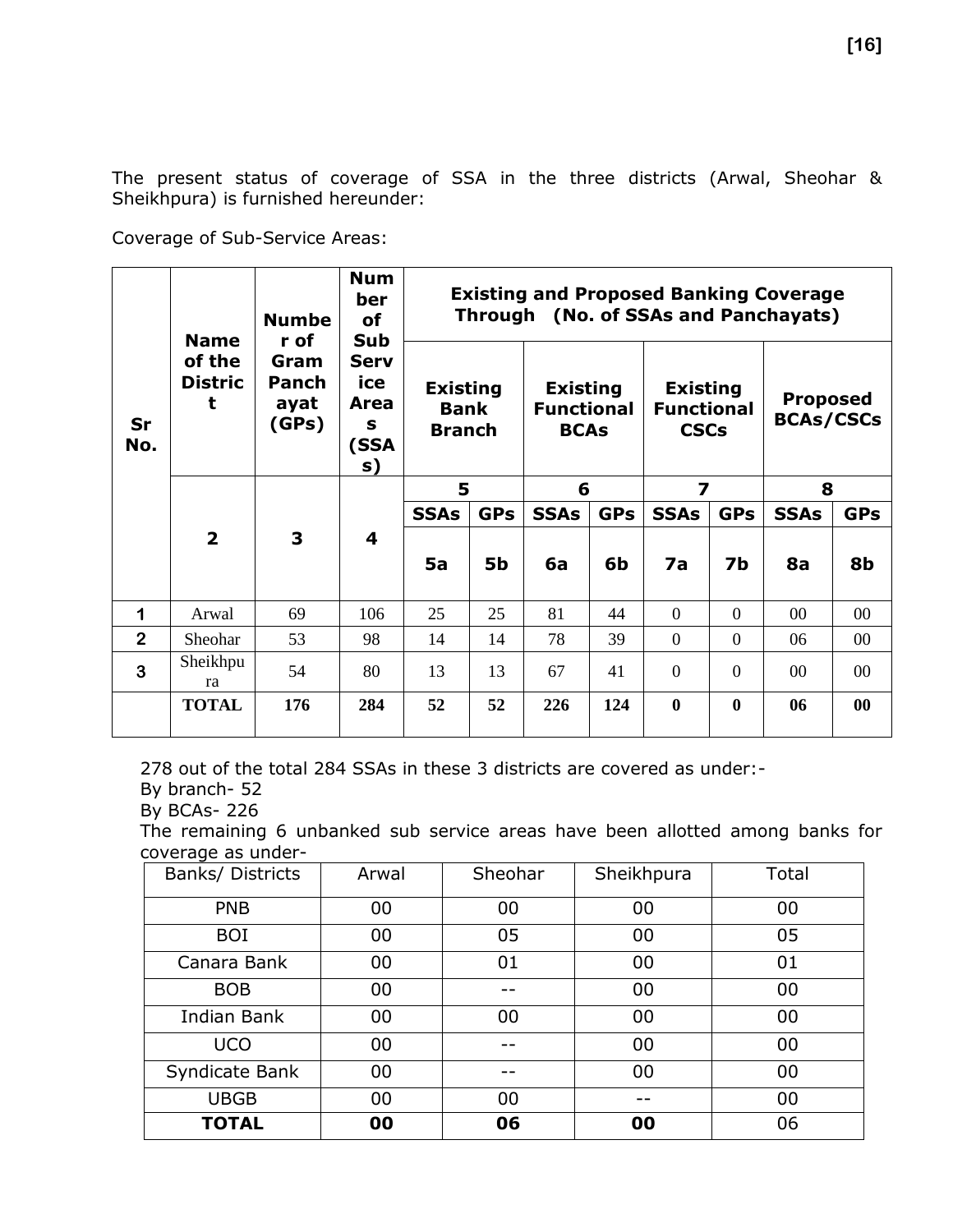All identified Sub-Service areas were to be covered by Banks on or before  $31^{st}$ Aug'2013. The concerned Banks should ensure to cover these uncovered SSAs at the earliest, as scheduled time has already elapsed.

#### i. **Scheme-wise Beneficiary details:**

Out of 20956 beneficiaries of the identified schemes in the three districts, accounts of only 19217 beneficiaries have been opened by the Banks. The remaining 1739 beneficiaries, pertaining to Sheohar district, list is referred to the district administration for removal of some anomalies pointed out by the LDMs. The accounts will be opened by the concerned Banks on receipt of amended list. The Aadhar/ NPR number seeding has not been done in the accounts as the district administration has not provided the verified Aadhar/ NPR number of these beneficiaries. The status with regard to scheme-wise account opening and seeding of Aadhar number in the accounts is placed at page No. 17E & 17F of the Agenda Book for information of the House. It is requested that district administration may be advised to provide all required support to the Banks in connection with correction/ modification in beneficiary's list and providing Aadhar/ NPR number to enable Banks seed the Aadhar No. in the accounts.

All LDMs are advised to obtain the list of beneficiaries from the line deptt./District Administration and after incorporating the account no of each beneficiary the list should be provided to the concerned line deptt./district administration. This list of beneficiaries along with their account no. should be authenticated by the line deptt/district administration and it should be kept by the LDM and a copy provided to the concerned Banks for their record.

#### **ii. Branches, ATM & Debit Cards:**

Apart from providing banking infrastructure in the unbanked sub service areas, Government of India had advised for installation of ATM at all branches in these three districts by 30<sup>th</sup> June'2013 and issuance of debit card to all eligible beneficiaries by 31<sup>st</sup> May'2013.

As per information received from the LDMs of the three districts, there are 50 branches in these three districts without having on-site ATMs. As on 31.01.2014 6787 beneficiaries out of the total 20956 beneficiaries of DBT have been issued with ATM Cards. Banks need to issue Debit Card to all eligible beneficiaries.

The details with regard to No. of branches not having ATMs and the number of beneficiaries not issued Debit cards is placed at page No. 17F of the Agenda Book for information of the House.

As the time line of both the tasks is already over all Banks are once again requested to establish ATMs at all branches and issue Debit cards to all eligible beneficiaries at an early date.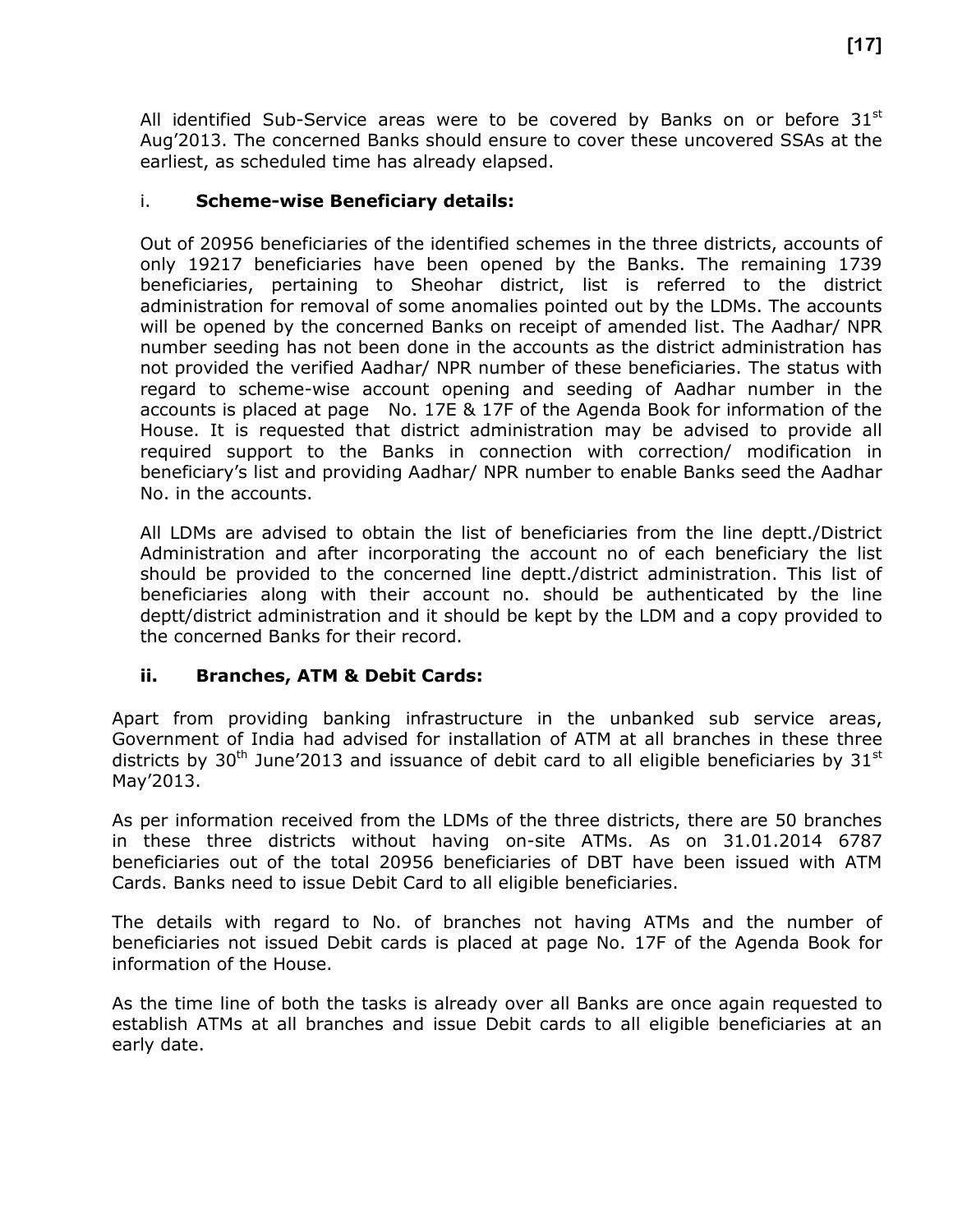

#### **GOVT. SPONSORED SCHEMES/ PROGRAMMES**

#### **(A) PRIME MINISTER'S EMPLOYMENT GENERATION PROGRAMME (PMEGP**)

Against the physical target of 5590 projects, the Banks in the State have so far sanctioned 1577 projects amount involved being Rs. 102.33 crore. The information on loan sanctioned & disbursed by Banks is placed at Page No. 18A of the Agenda Book for information of the House. As the financial year is coming to a close and the achievement, so far, is way behind target, all Banks are requested to give desired thrust towards financing under PMEGP and make efforts towards achievement of their annual target.

#### **(B) NATIONAL URBAN LIVELIHOOD MISSION (NULM)-SELF EMPLOYMENT PROGRAMME**

The Loan target for Self Employment Programme for 2013-14 under National Urban Livelihood Mission (NULM), had been provided in the Agenda Book of the 46<sup>th</sup> SLBC meeting with a request to the LDMs to distribute the target for the Urban Local Bodies(ULB) among the Banks on the basis of their presence in the ULBs. Banks are requested to dispose the applications for SHG financing received at their end.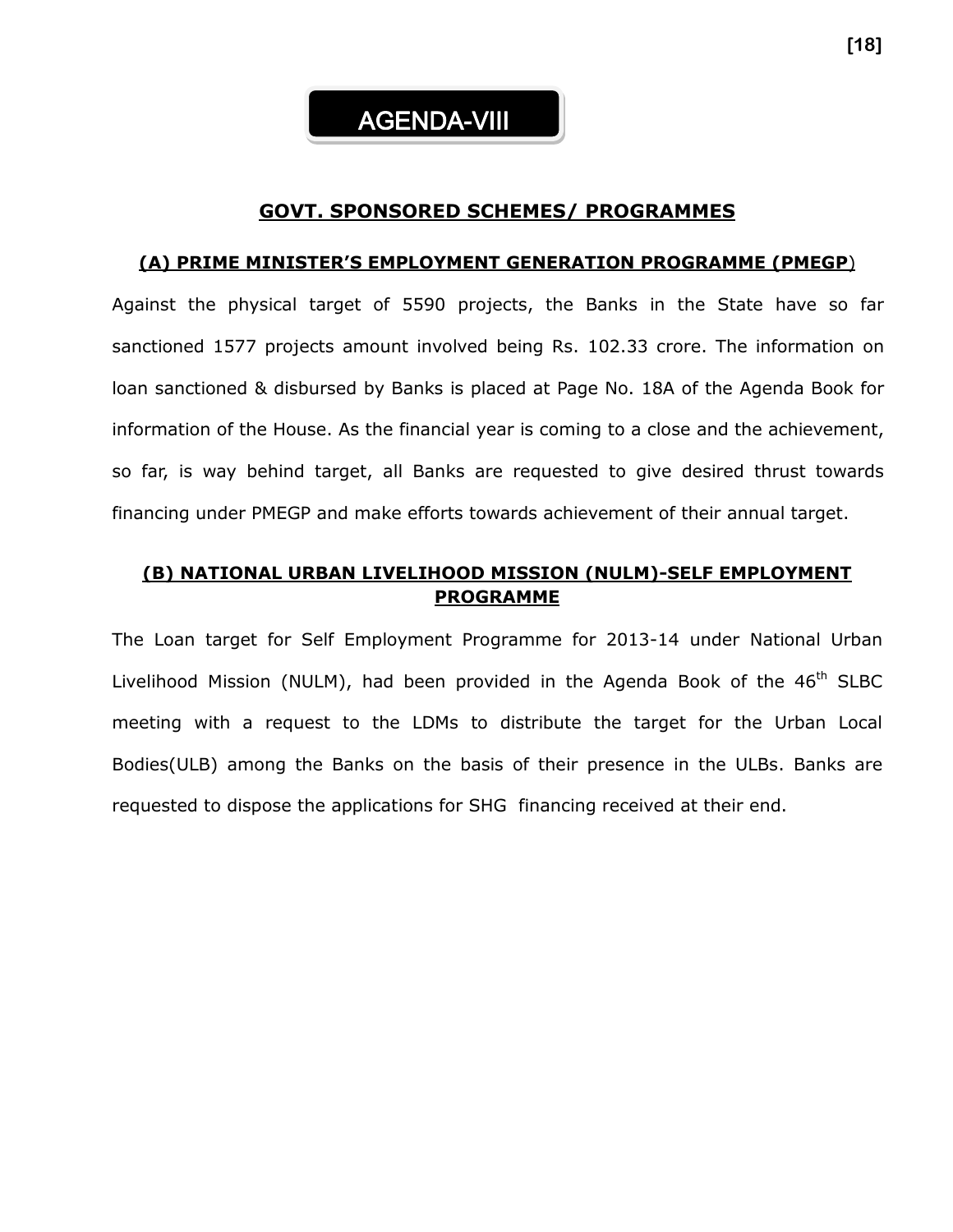# AGENDA-IX

#### **FINANCE TO SELF HELP GROUPS (SHGs)**

SHGs play a very crucial and effective role in providing timely and adequate credit and other financial services to the vulnerable and weaker sections of the society at an affordable cost for the overall economic development of the society and Banks play a facilitating role through credit linkages to them. Banks have credit-linked 31185 SHGs up to the third quarter ending Dec'2013, with total Bank-finance of Rs. 246.20 Crore. Bank-wise SHG credit-linkage up to the third quarter of 2013-14 is furnished on Page 20A. Year-wise performance under SHG Financing is given hereunder:

| Year                           | <b>Number of SHGs Credit</b><br><b>Linked</b> | <b>Amt. of Finance</b> |
|--------------------------------|-----------------------------------------------|------------------------|
| <b>DURING 2008-09</b>          | 25696                                         | 211.44                 |
| <b>DURING 2009-10</b>          | 30241                                         | 295.05                 |
| <b>DURING 2010-11</b>          | 26055                                         | 198.13                 |
| <b>DURING 2011-12</b>          | 22714                                         | 179.64                 |
| <b>DURING 2012-13</b>          | 29593                                         | 193.39                 |
| DURING 2012-13(Upto Dec'2012)  | 20684                                         | 144.16                 |
| DURING 2013-14 (Upto Dec'2013) | 31185                                         | 246.20                 |

It is evident that SHG financing up to the third quarter of the FY has grown by 51% in terms of no. & 71% in terms of amount over previous year. However JEEVIKA & WDC are requested to further increase their activity in the districts and work aggressively towards increasing SHG in the state as the target of the State for Savings linkage is 1,10,000 and Credit linkage is 75,000 and the performance in this regard so far is not satisfactory. All Banks are requested to achieve their allotted target for the FY 2013-14 and should also ensure to keep sufficient stock of stationery required for the purpose at the branches.

In the 46<sup>TH</sup> SLBC meeting dated 20.11.2013, uniform Savings Linkage and Credit Linkage format for first dose of financing to SHGs was adopted by the House.

The Common Savings & Credit Linkage Format of SHGs for first dose as adopted by SLBC has been circulated among all Banks and was also placed in the Agenda Book of 46<sup>th</sup> SLBC meeting. All Banks are requested to adopt the same after taking concurrence of their Head Office, if required. A copy of the minutes of the  $20<sup>th</sup>$  Steering Committee meeting of SLBC on RSETI & SHG held on  $19<sup>th</sup>$  Dec, 2013, is placed at page no. 20B to 20E for information of the House.

**(Rs. in Crore)**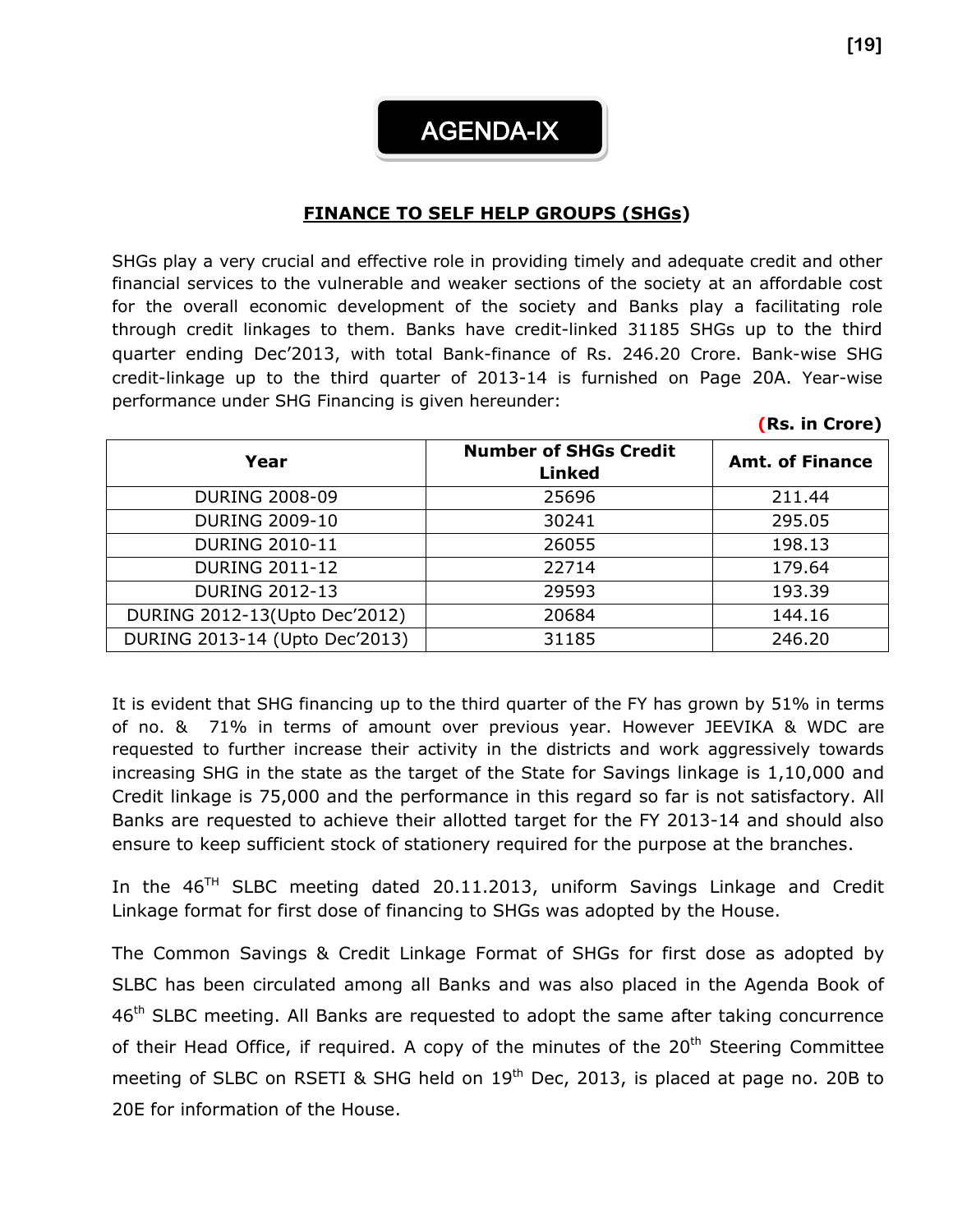A copy of the Reserve Bank of India letter no. RPCD.GSSD.CO.BC.No. 57/09.01.3/2013- 14 dated  $19<sup>th</sup>$  November 2013 containing detailed quidelines for operationalisation of the Interest Subvention Scheme under NRLM for SHG credit, is placed at page no 20F to 20- O of the Agenda Book.

#### **JOINT LIABILITY GROUP**

Against the yearly target of 60,000 units, all Banks could sanction 21621 numbers of JLGs amounting to Rs. 203.52 Crores during the review period of F.Y. 2013-14.

The Bank-wise performance under JLG is placed at Page No. 20P for information of the House. As SHG & JLG are important tools to reach the so far financially excluded rural population, all Banks are requested to enhance financing under these schemes during the remaining period of F.Y. 2013-14.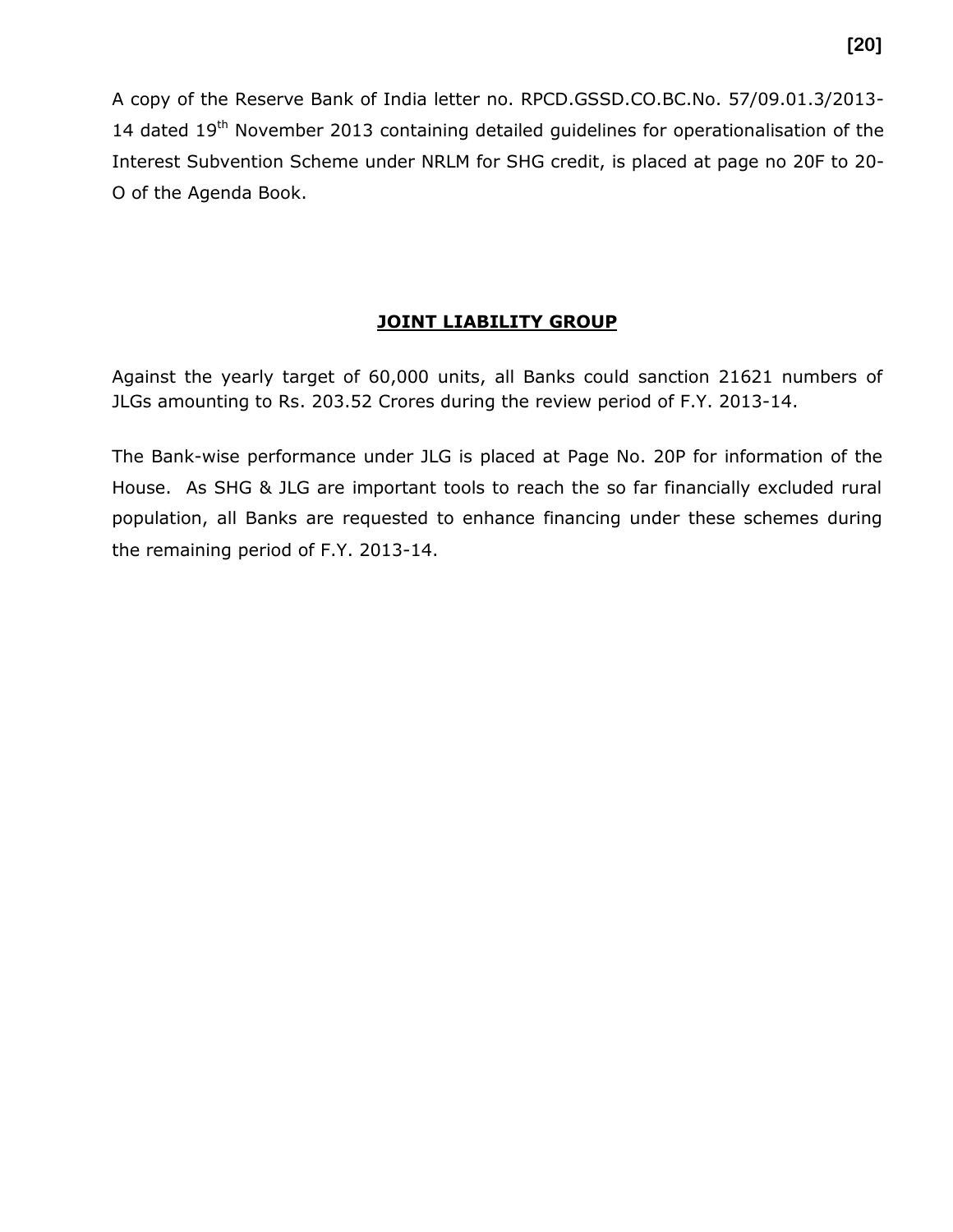# AGENDA-X

### **KISAN CREDIT CARD (KCC)**

#### **REVIEW OF PROGRESS AS ON 31.12.2013**

A summarised statement of Kisan Credit Cards issued by Commercial Banks, RRBs and Co-operative Banks, vis-à-vis their respective targets, up to third quarter of FY 2013-14 is given below:

|                        | Target (No.) |                           |            | <b>Sanctioned (No.)</b> | % Achievement |                |  |
|------------------------|--------------|---------------------------|------------|-------------------------|---------------|----------------|--|
| <b>Banks</b>           | <b>New</b>   | Due for<br><b>Renewal</b> | <b>New</b> | <b>Renewal</b>          | <b>New</b>    | <b>Renewal</b> |  |
| Comm.<br><b>Banks</b>  | 909186       | 481775                    | 521984     | 390429                  | 57.41         | 81.04          |  |
| <b>RRBs</b>            | 535348       | 517923                    | 310270     | 586759                  | 57.96         | 113.29         |  |
| Co-op.<br><b>Banks</b> | 55466        | 908533                    | 9765       | 116181                  | 17.61         | 12.79          |  |
| <b>TOTAL</b>           | 1500000      | 1908231                   | 842019     | 1093369                 | 56.13         | 57.30          |  |

It is evident from the above Table that Banks operating in the State have sanctioned loans to a total of 1935388 beneficiaries (New-842019 & Renewal-1093369) under KCC amounting to Rs. 12441.37 Crore up to the third quarter of FY 2013-14 while during the same period last year, only 1511868 beneficiaries were extended loans under KCC, the amount involved being Rs.10021.13 Crore.

Thus, Y-o-Y growth of 28% and 24% has been witnessed in terms of no. of KCCs issued and amount of finance extended, respectively. Bank-wise & District-wise performance is furnished on Page 24A & 24B.

#### **PROVIDING KCC TO ALL ELIGIBLE AND NON-DEFAULTER FARMERs**

In the light of the directives issued by the Ministry of Finance, Government of India, Kisan Credit Card is to be provided to all eligible and non-defaulter farmers. Modified Common Application Form, format of affidavit (for loan upto Rs. 50,000) and Checklist for KCC loan has been provided to the Agri Department, GoB with a request to circulate the same down the line to facilitate generation of loan applications from all eligible farmers. The same is also uploaded on the website of SLBC. Banks should finance KCC upto Rs. 50,000/-, without insisting for LPC, and instead of LPC, Affidavit and current rent receipt should be demanded by Banks. While the State Government has also issued instructions to its field level functionaries to facilitate generation of loan application forms, complete in all respect, the Banks need to continue their endeavour for generating KCC loan applications from all eligible farmers and the services of BC Agents may also be utilised for the purpose.

The State Government has devised two types of formats of LPC on the basis of amount of loan.

- i. For loan amount upto Rs 1 lakh.
- ii. For loan amount above Rs 1 Lakh.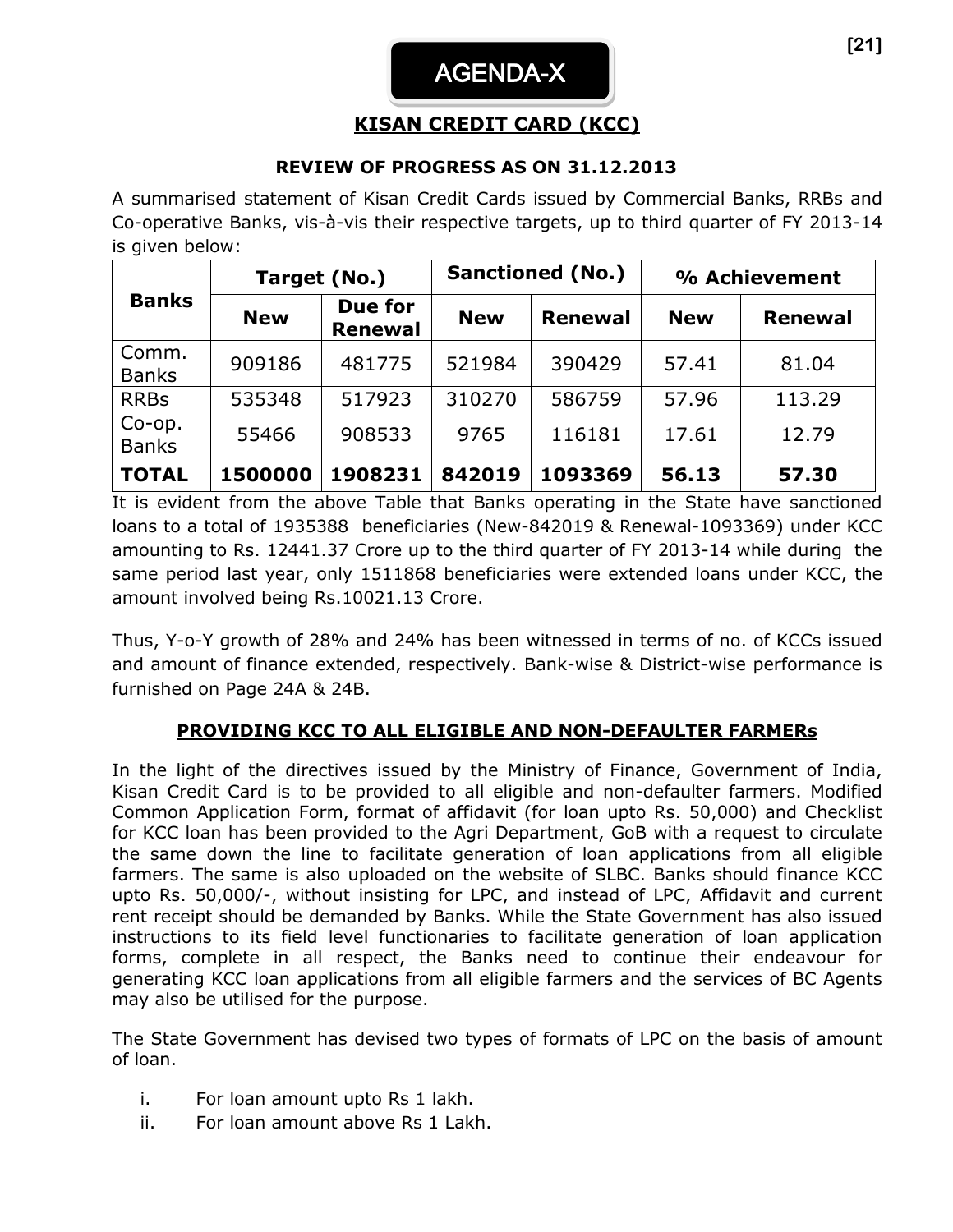The Revenue & Land Reforms Department, GOB is requested to arrange for timely issuance of the LPCs complete in all respect on the new formats, by the Revenue Authorities at the Circle level.

The Banks have sent the list of existing KCC holders and defaulters to the State Government. The Agriculture Department, GoB has sent these lists of existing KCC holders and list of all defaulters, received from Banks, to District Agriculture Officers of all districts for utilization of these lists during generation of KCC applications. In this connection, the Agriculture Department, GoB has been requested to provide village-wise list of eligible farmers to Banks, to enable them to extend credit facility to all such farmers.

#### **ISSUANCE OF ATM CARDS TO KCC HOLDERS**

As per the revised KCC scheme circulated by RBI, KCC has to be issued as Rupay Cards. The Bank-wise information on ATM Rupay Cards issued to KCC borrowers is placed at page No. 24C of the Agenda Book for information of the House. All Banks are requested to ensure that ATM cards on 'RUPAY' platform are issued to all new eligible KCC borrowers and at the time of renewal of KCC, the eligible farmers must be issued the ATM card.

#### **INTEREST SUBVENTION FOR PROMPT REPAYMENT**

The State Government provides one percent Interest Subvention on prompt repayment of KCC loans. Bank-wise details in respect of interest subvention for prompt repayment of KCC loan for the year 2012-13 is placed at page no 24D of the Agenda Book. All the Banks are requested to claim the interest subvention regularly from the State Govt, through NABARD.

#### **CROP INSURANCE SCHEME**

As per information received from Patna Regional Office of Agriculture Insurance Company of India Ltd, 571538 farmers have been covered under WBCIS Kharif 2013, 359706 farmers have been extended the benefit of crop insurance coverage under MNAIS Kharif 2013. Thus, a total of 931244 farmers have been provided the crop insurance cover, the sum insured being Rs. 2118.33 Crores and the area covered being 993578 hectares by Agriculture Insurance Company of India Ltd. The information on crop insurance received from the insurance companies are as under:

| <b>NAME OF</b><br>THE INSURANCE COMPANY                     | <b>NO. OF FARMERS</b><br><b>WHOSE CROPS</b><br><b>INSURED</b> | <b>AREA</b><br>(IN HA.) | <b>SUM</b><br><b>INSURED</b><br>(INCR) |
|-------------------------------------------------------------|---------------------------------------------------------------|-------------------------|----------------------------------------|
| <b>Agriculture Insurance Company Of</b><br><b>India Ltd</b> | 931244                                                        | 993578.23               | 2118.33                                |
| <b>Chola Mandalam</b>                                       | 53969                                                         | 53227.84                | 119.99                                 |
| <b>Tata AIG General Insurance Co. Ltd.</b>                  | 30239                                                         | 65972.82                | 1.48                                   |
| TOTAL                                                       | 1015452                                                       | 1112778.89              | 2239.80                                |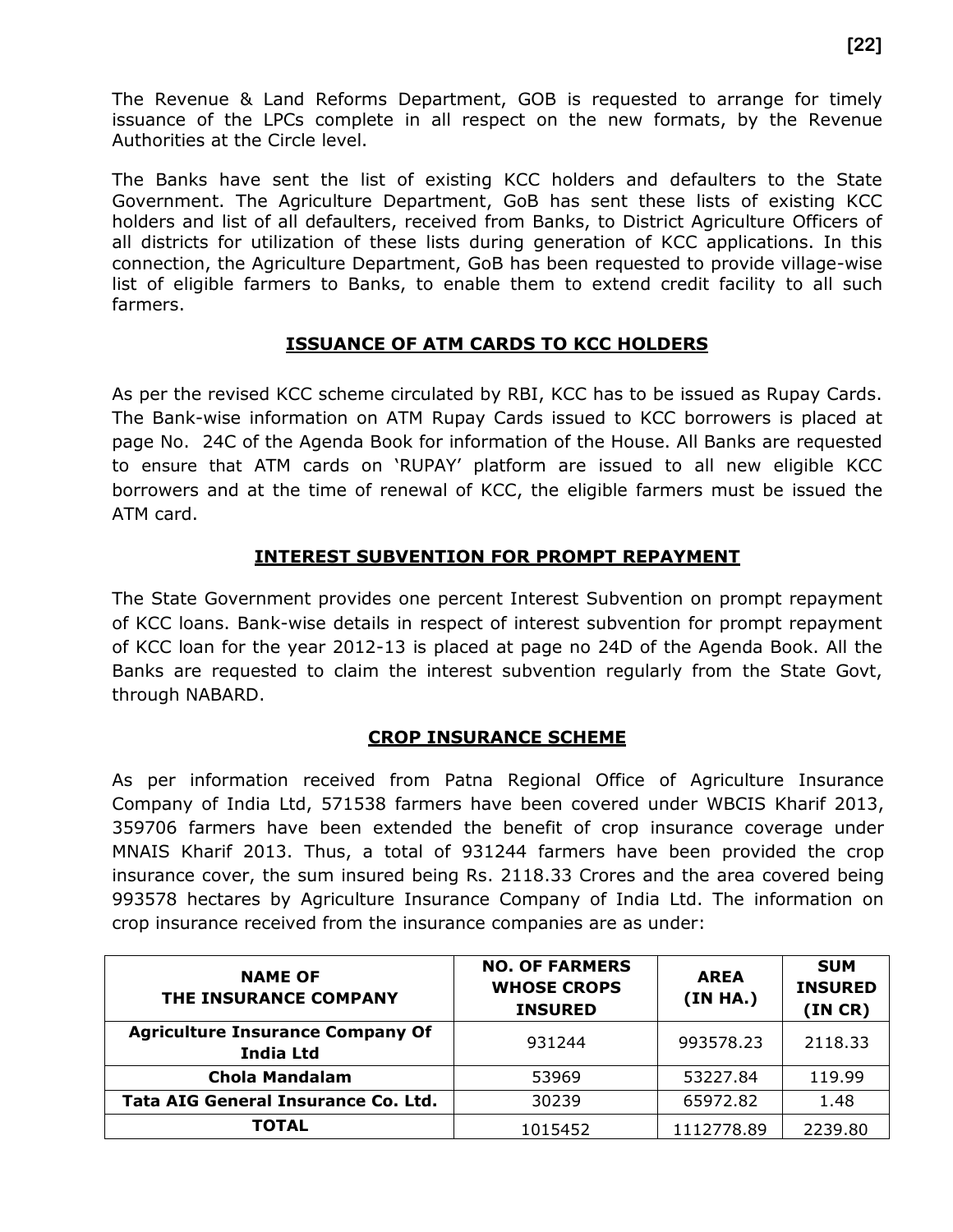Thus, as per information received from the above said 3 insurance companies, a total of 1015452 farmers have been provided crop insurance cover, the sum insured being Rs. 2239.80 Crores and the area covered being 1112778.89 hectares.

Controlling Head of all banks operating in the State have been requested to instruct their operating functionaries to ensure to cover all the crop loans under crop insurance and the claims of agriculture crop insurance should be credited into the beneficiary's account within 15 days of receipt of claim and no interest should be charged in the loan account of borrowers on the claim amount, for the period beyond 15 days of receipt of claim till the date of credit. In case of interest being applied on the claim amount credited with delay beyond 15 days, it should be refunded to the beneficiaries. Controlling Head of all banks operating in the State have also been requested to instruct their operating functionaries to ensure submission of statement of crop insurance at monthly intervals to the Insurance Companies. It should also be ensured that the statement so submitted is complete in all respects.

The position of insurance as advised by Agriculture Insurance Company of India Ltd, Tata AIG General Insurance Co. and M/s Chola Madalam is furnished on Page- 24E to 24M.

The Banks are also requested to provide the list of all insured farmers to the insurance companies to enable them furnish the same to the State Government for release of premium subsidy.

#### **LOAN DISBURSEMENT CAMPS**

Block Level credit disbursement camps had been organised by the State Govt. on 26<sup>th</sup> November 2013 in which all Banks participated to provide KCC and Education Loan. District wise report on the loan disbursed in the camps is placed at page no. 24N of the Agenda Book.

In this connection, the cut off date for crop insurance is acting as stumbling Block for financing under agriculture. The State Govt. and the Insurance Companies are requested to revisit the issue to facilitate insurance coverage of crop loans.

#### **DAIRY, FISHERY & POULTRY**

Banks have sanctioned loans amounting to Rs 166.22 Crore to 10039 beneficiaries under various Dairy schemes, Rs. 15.08 Crore to 2007 beneficiaries under Fishery schemes and Rs. 27.30 Crore to 1347 beneficiaries under Poultry schemes up to the third quarter of FY 2013-14. Bank wise performance is furnished on page no. 24-O to 24Q.

The Animal & Fisheries Resources Department, Government of Bihar has brought out the Integrated Dairy Development Scheme and the guidelines for implementation along with list of cattle suppliers and the approved Haat has been circulated. While the subsidy amount has been earmarked as 50% but it has not been clarified whether the subsidy amount is back-ended or front ended. The State Govt. is requested to issue clarifications in the matter.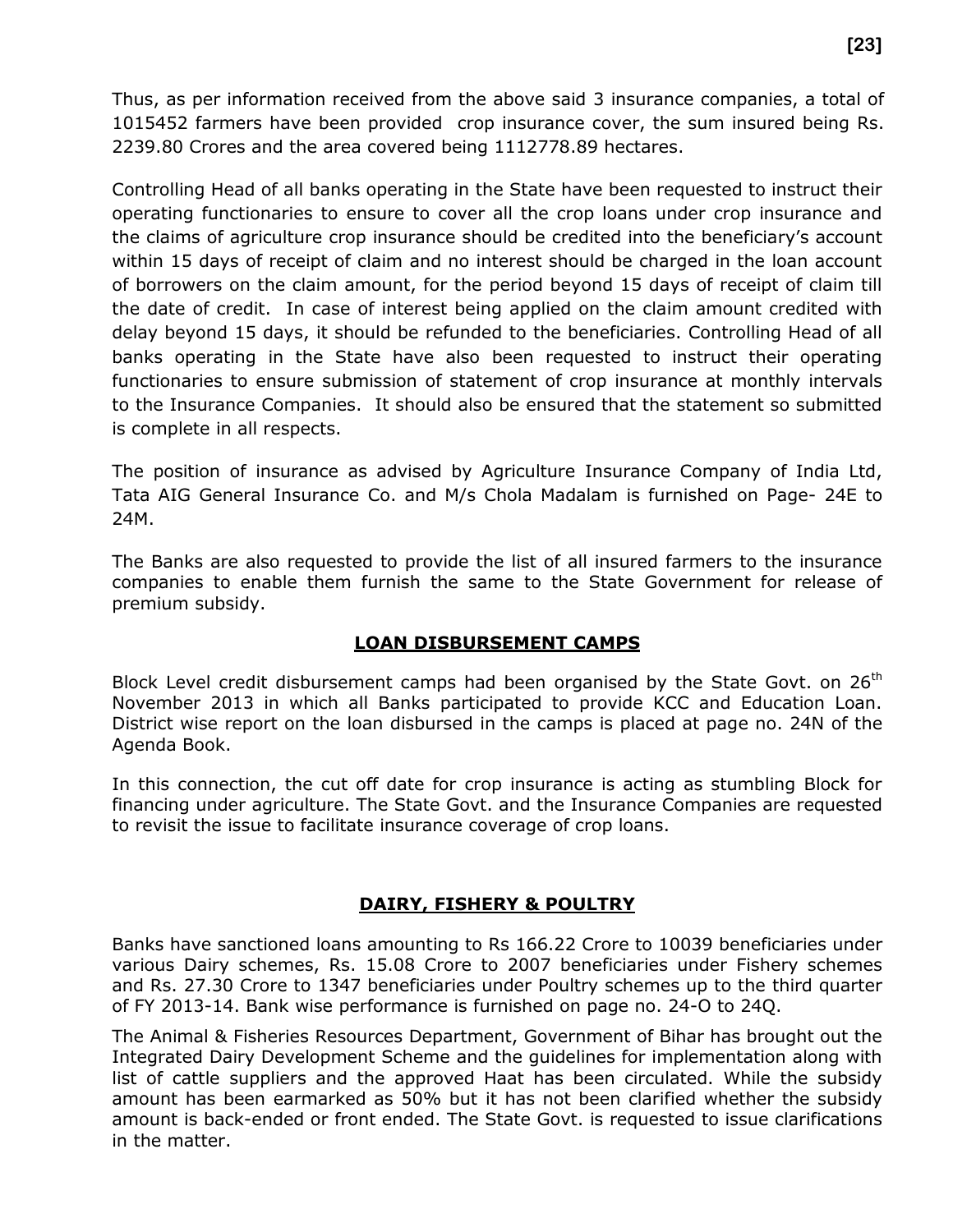The target of financing under Dairy has been circulated among all Banks. A copy of the Govt. of Bihar letter no. SAMGRA/15/2013-31/Patna dated: 09.01.2014 enclosing the modalities of implementation of the Integrated Dairy Development Scheme in the State and target of Dairy is placed at page no. 24R to 24Z17 of the Agenda Book. Dairy Entrepreneurship Development (DED) Scheme has also been reopened by the Central Govt. A copy of DO. Letter No.  $1-1/2012$ -DP dated-26<sup>th</sup> October 2013 of Joint Secretary, Ministry of Agriculture, Department of Animal Husbandry, Dairying & Fisheries, Govt of India regarding implementation of DED Scheme and NABARD, Regional Office, Patna letter no.  $NB(Bih)DoR/4331/DEDS/2013-14$  dated  $06<sup>th</sup>$  November 2013 regarding reopening of the DED Scheme is placed at Page no. 24Z18 to 24Z20of the Agenda Book.

#### **FARM MECHANISATION**

Against the disbursement target of Rs.1848.60 Crore for the current financial year, Banks have sanctioned loans amounting to Rs. 490.27 Crore to 11320 farmers for purchasing farm equipments up to the third quarter of the financial year 2013-14, while during the same period last financial year Banks could sanction loans amounting to Rs 301.71 Crore to 9643 farmers, registering Y-o-Y growth of 62.49% and 17.39% in terms of amount sanctioned and no. of farmers financed respectively. As regards disbursement, loans amounting to Rs.341.70 Crore were provided for purchasing farm implements to 11313 farmers. Bank-wise target and performance is furnished on Page no. 24Z21for information.

Controlling head of all Banks are requested to advise their branches to initiate requisite measures so that the target set under the scheme is achieved.

#### **ADVANCES GRANTED TO UNITS PROVIDING STORAGE FACILITY**

Banks have sanctioned loans amounting to Rs. 93.36 Crore to 132 farmers for storage facility up to the third quarter of financial year 2013-14 while during the same period last year Banks could sanction loans amounting to Rs 78.56 Crore to 110 farmers, registering Y-o-Y increase of 18.84% and 20.00 % in terms of amount sanctioned and no. of farmers financed respectively. Controlling Head of all Banks are requested to instruct their operating functionaries to intensify efforts for financing such units.

Bank- wise target and performance is furnished on Page No. 24Z22 for information.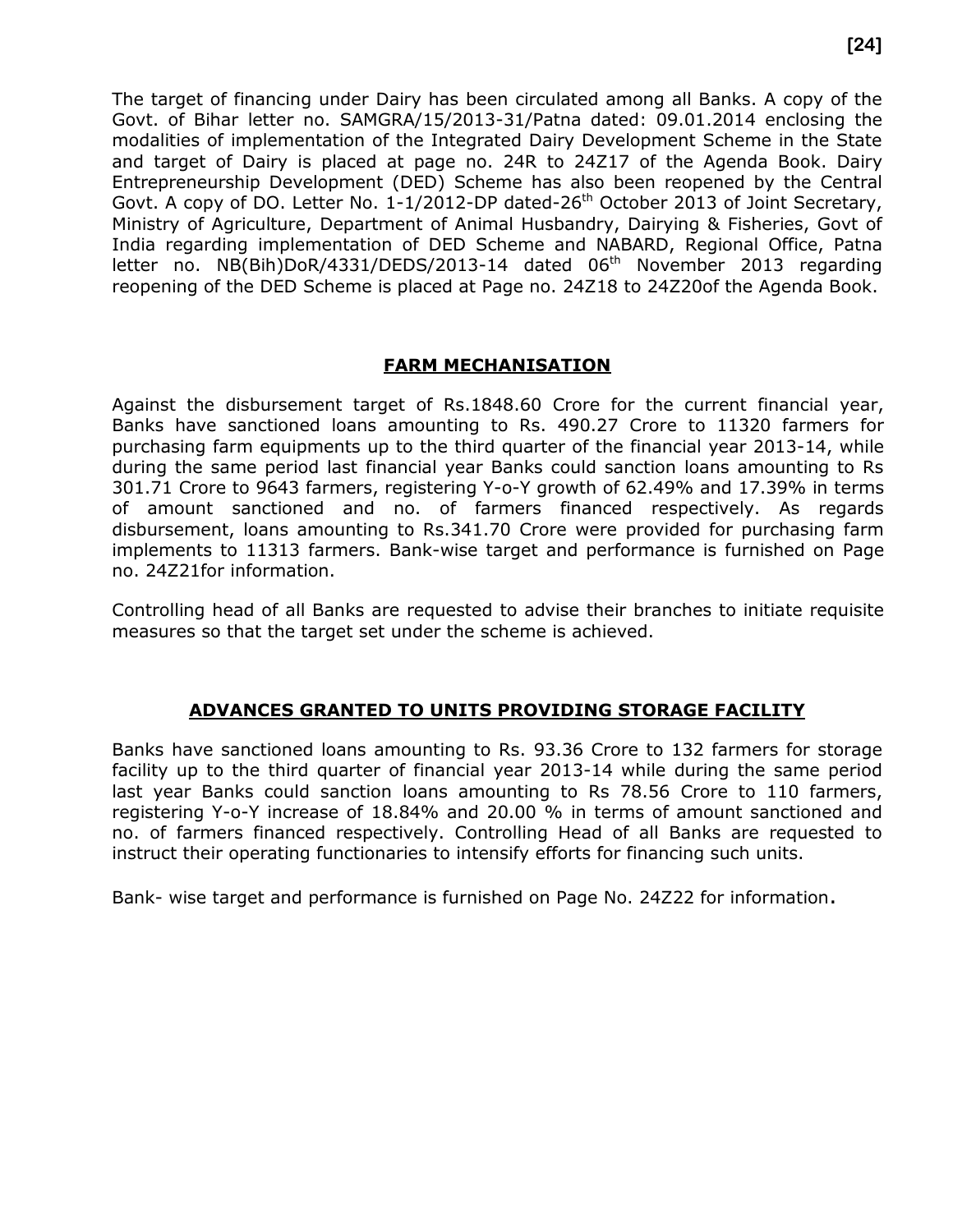# **CD RATIO (As on 31.12.2013)**

|                              |                 |                 | (Rs. in Crore)  |
|------------------------------|-----------------|-----------------|-----------------|
| <b>Bank</b>                  | <b>Deposits</b> | <b>Advances</b> | <b>CD</b> ratio |
| Comm. Banks                  | 154958          | 56987           | 36.78           |
| Co-op. Banks                 | 3349            | 2758            | 82.37           |
| <b>RRBs</b>                  | 17497           | 8999            | 51.43           |
| Total                        | 175804          | 68744           | 39.10           |
| <b>RIDF</b>                  |                 | 3565            |                 |
| Total (Advances +RIDF)       | 175804          | 72309           | 41.13           |
| Investment                   |                 | 6327            |                 |
| Grand Total (Adv.+RIDF+Inv.) | 175804          | 78636           | 44.73           |

As the end of Dec' 2013, CD Ratio stood at 41.13% which shows an increase of 171basis points as compared to Dec, 2012. The incremental CD ratio for the period under review is 50.16. Due to large amount of advances written off every year, CD Ratio has also been adversely affected. If write-off to the tune of Rs.73.84 Crores had not taken place during the period, the CD ratio of the State would have increased by 4 bps. The CD ratio of the State may improve further, if the State Government utilises the total amount of Rs.7669.98 Crore (as on 31.12.2013) sanctioned under RIDF. As on  $31<sup>st</sup>$  Dec, 2013 only 46% of the amount sanctioned had been utilised by the Government of Bihar.

However, there are two districts, namely, Siwan (22.96%) and Saran (24.71%) where the CD Ratio is still less than 25%. Controlling Head of Banks having lead responsibilities in these districts are requested to instruct their concerned LDMs to coordinate with all Banks operating in these districts and intensify efforts to adopt suitable strategies for improving CD ratio in these districts.

Bank-wise and district-wise details are furnished on Page no. 28A to 28D

It is pertinent to mention here that an amount of Rs.7673.13 Crore was financed to units functioning in Bihar by SBI, PNB, Union Bank of India, Allahabad Bank, Corporation Bank, Indian Overseas Bank, Punjab & Sindh Bank, State Bank of Bikaner & Jaipur, ICICI Bank, Federal Bank and Axis Bank by their branches operating outside the State and the amount has been taken into account for calculating the CD ratio as per guidelines issued by the Reserve Bank of India vide its circular No.- RPCD.LBS.BC.No.47/02.13.03/2005-06 dated 9th November 2005.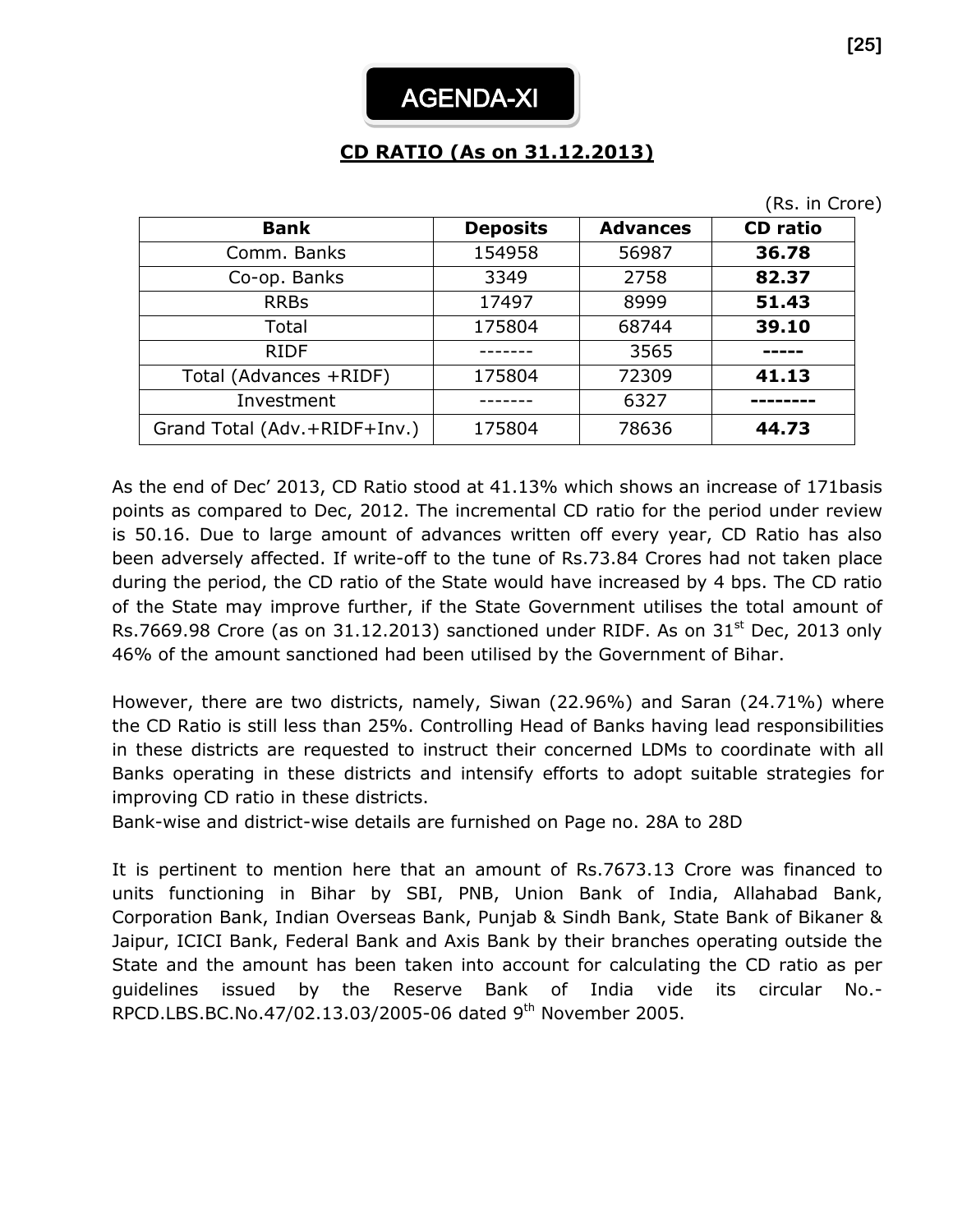| <b>Amt. In Crore</b>    | <b>Dec'12</b> | <b>Dec'13</b> |
|-------------------------|---------------|---------------|
| Deposits                | 147748        | 175803        |
| Advances including RIDF | 58236         | 72309         |
| <b>Incremental CDR</b>  |               | 50.16%        |

#### **INCREMENTAL CD RATIO AS ON 31.12.2013**

### **RECOVERY**

A summary of the recovery data (as on 31.12.2013) is given below.

|              |                      |                         | (Rs.in Crore)     |
|--------------|----------------------|-------------------------|-------------------|
| <b>Bank</b>  | <b>Demand raised</b> | <b>Amount recovered</b> | <b>Recovery %</b> |
| Comm. Banks  | 16168                | 9925                    | 61.39             |
| Co-op. Banks | 643                  | 198                     | 30.82             |
| <b>RRBs</b>  | 1560                 | 1264                    | 81.00             |
| Total        | 18371                | 11387                   | 61.99             |

Recovery percentage is at 61.99% of the total demand raised by Banks as on 31 $^{\rm st}$  Dec, 2013. The recovery position needs improvement to drive the financing by Banks in the State. While the Banks are following up with the borrowers for recovery of the dues, the State government is requested to help the Banks in their efforts for recovery of Bad Loan. A better recovery culture will act as an incentive for Banks to lend more.

Bank-wise position of recovery as on 31.12.2013 is furnished on Page No. 28E.

With regard to disposal of top ten certificate cases of the districts, the progress has not been very encouraging. The State Government is requested to sensitize the functionaries at district level to give adequate attention towards disposal of certificate cases, execution of Possession Notice under SARFAESI Act and action against big defaulters of the district so that Banks may recover their dues from the defaulters. In the first Sub-Committee meeting of SLBC on Industries held on 30.10.2013, it was decided that monthly meeting should be conducted by SDC(Banking) in each district on Recovery & Certificate Case related issues of Banks. The District Authorities are requested to ensure that monthly meetings are held in all Districts on regular basis & all recovery related issues of Banks are discussed therein. This would facilitate recovery of Bank's dues. The State Govt. has also issued the letter to DMs in this regard.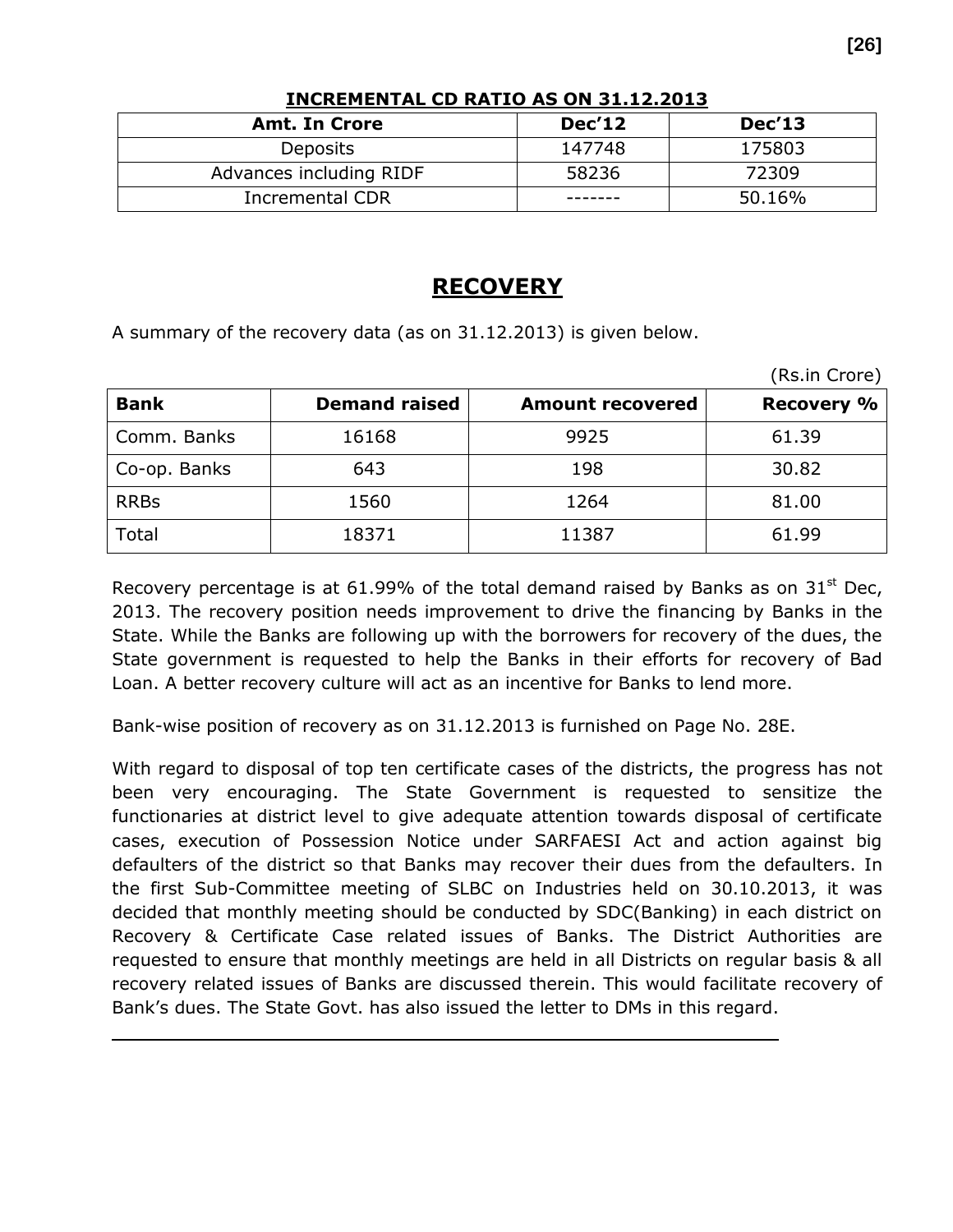#### **NPAs & WRITE-OFF**

As on 31.12.2013, overall position of NPAs and the amount of loans written off is as under:

(Rs. in Crore)

(Rs. in Crore)

| <b>Banks</b> | <b>Total</b><br>Adv. | <b>Total</b><br><b>NPA</b> | $%$ of<br><b>NPA</b> | Amt.<br>written-off |
|--------------|----------------------|----------------------------|----------------------|---------------------|
| Comm. Banks  | 49314                | 3720                       | 7.54                 | 74                  |
| Co-op. Banks | 2758                 | 250                        | 9.05                 |                     |
| <b>RRBs</b>  | 8999                 | 403                        | 4.48                 |                     |
| <b>Total</b> | 61071                | 4373                       | 7.16                 | 74                  |

NPA of Banks at 7.16% is a matter of great concern. All steps should be taken for bringing the NPA level below 3%.

Bank-wise details are furnished on Page No. 28F for discussion and review by the House.

#### **CERTIFICATE CASES & DISPOSAL OF TOP 10 CASES**

As on 31.12.2013, overall position of Certificate Cases filed by all Banks is furnished below:

| <b>Banks</b> | <b>Total</b><br>Cases<br>(No.) As<br>on.<br>30.09.2013 | Total<br>Cases<br>(Amount)<br>As on<br>30.09.2013 | Cases<br>filed (No.)<br>(During<br>the<br>quarter) | Cases<br>filed<br>(Amount)<br>(During<br>the<br>quarter) | Cases<br>disposed<br>of $(No.)$<br>(During<br>the<br>quarter) | Cases<br>disposed<br>оf<br>(Amount)<br>(During<br>the<br>quarter) | Pending<br>Cases<br>(No.) As<br>on.<br>31.12.13 | Pending<br>Cases<br>(Amount)<br>As on<br>31.12.13 |
|--------------|--------------------------------------------------------|---------------------------------------------------|----------------------------------------------------|----------------------------------------------------------|---------------------------------------------------------------|-------------------------------------------------------------------|-------------------------------------------------|---------------------------------------------------|
| Comm.        | 335678                                                 | 1508.88                                           | 1697                                               | 31.48                                                    | 1437                                                          | 17.11                                                             | 335938                                          | 1523.25                                           |
| $Co$ -op     | 34585                                                  | 61.54                                             |                                                    |                                                          | -                                                             |                                                                   | 34585                                           | 61.54                                             |
| <b>RRBs</b>  | 30184                                                  | 18.99                                             | 25                                                 | 0.06                                                     | 122                                                           | 0.16                                                              | 30087                                           | 18.89                                             |
| Total        | 400447                                                 | 1589.41                                           | 1722                                               | 31.54                                                    | 1559                                                          | 17.27                                                             | 400610                                          | 1603.68                                           |

It is evident from the above Table that during the third quarter of FY 2013-14, 1722 cases were filed and 1559 cases were disposed off and 400610 cases involving Rs. 1603.68 Crore are pending at different stages. This large amount of bad loans, if recovered and recycled, can further enhance disbursements under ACP: 2013-14. The list containing details of top 10 Certificate Cases of each district has been provided to the SDC-Banking of the respective districts for effecting recovery in these cases. However, very meagre recovery has been made in these accounts despite regular follow up by Banks at the district level. The State Government is requested to instruct the district-administration of all districts to initiate requisite steps at their end for early disposal of the top 10 Certificate Cases. At the same time, Block-level recovery camps on the lines of credit camp, need to be organised which will help Banks in improving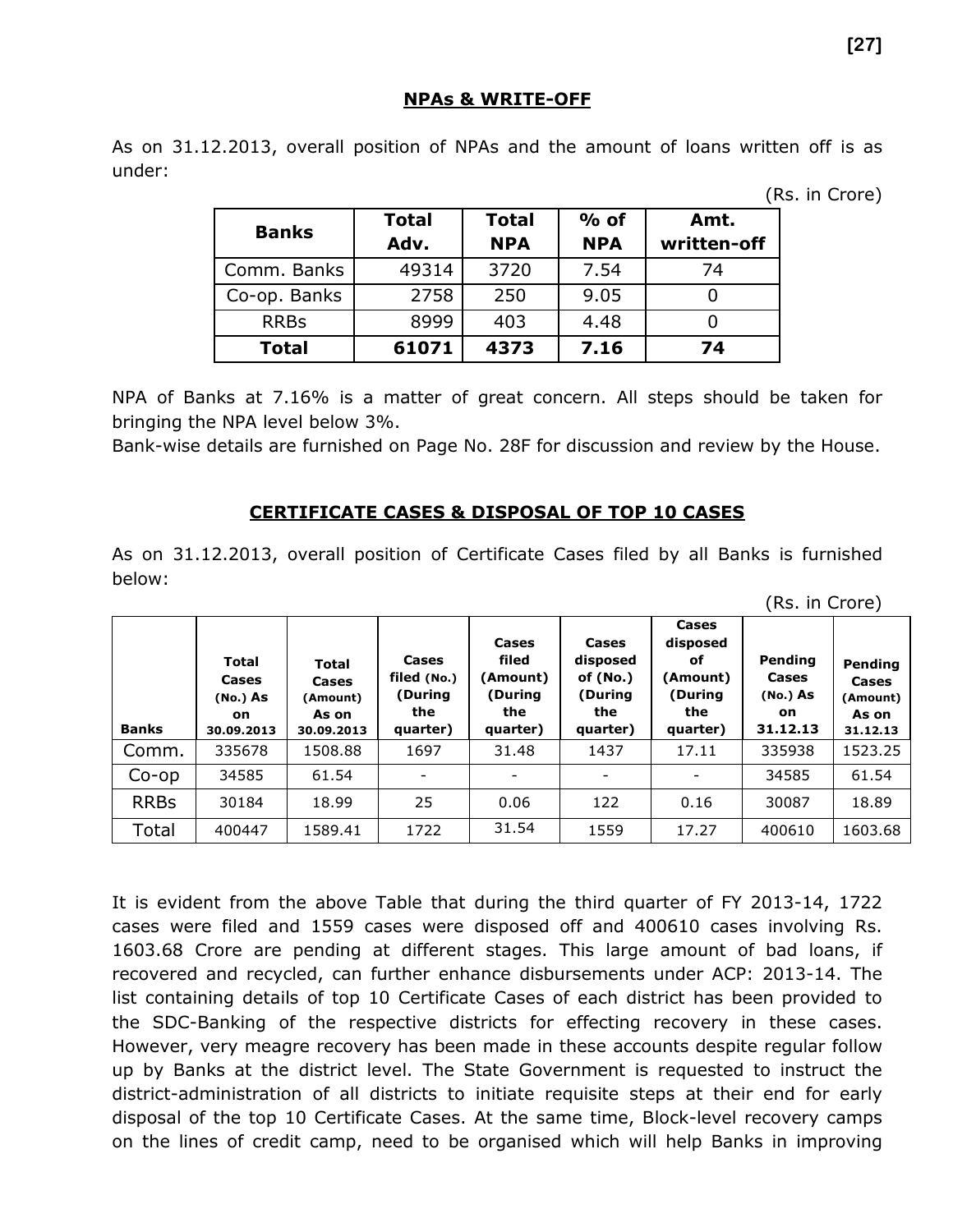their asset quality besides conveying a message to the borrowers, for timely repayment of loans.

Bank-wise no. of certificate cases pending with amount is furnished on Page No. 28G

#### **PRIORITY SECTOR LENDING**

As on 31.12.2013, the Benchmark of 40% for Priority Sector advances has been achieved by majority of the Banks. The House may notice that the ratio of Priority Sector advances to total advances is as high as 74.43% in the State, which is well above the Benchmark. Bank-wise position is furnished on Page No. 28H & 28I.

#### **AGRI CREDIT**

At the State level, the ratio of Agri Credit to Total Advances stands at 43.86% as on 31.12.2013, against the national benchmark of 18%. However, a few Banks have failed to achieve the benchmark. Bank-wise position is furnished on Page No. 28H.

#### **DIFFERENTIAL RATE OF INTEREST (DRI)**

As on  $31<sup>st</sup>$  Dec, 2013 the aggregate advances level under DRI Scheme stands at Rs. 67.80 Crore, which is 0.12 % of the total advances of Rs.55254.21Crore as on 31.03.2013. The minimum level of DRI Advances should be 1% of the aggregate advances as on  $31<sup>st</sup>$  March of the previous year.

A total of 2800 beneficiaries were provided loans amounting to Rs. 4.93 Crore under DRI Scheme during the period under review. Out of this, 355 beneficiaries were provided credit support of Rs. 0.64 Crore to complete their dwelling units under Indira Awas Yojana. Banks should provide more loans under the Scheme to the needy and eligible beneficiaries, and ensure maximum coverage of people belonging to SC/ST and women categories, apart from providing top-up Loans to the beneficiaries of Indira Awas Yojana. Also, Banks should step up financing of the rural artisans like carpenters, blacksmiths, washermen, cobblers etc. under the Scheme. Bank-wise position is furnished on Page No. 28I & 28J.

#### **WEAKER SECTION**

Total loan extended by Banks to the weaker section, as on  $31<sup>st</sup>$  Dec' 2013 was Rs. 16214.93 Crore out of the aggregate advances of Rs.61071.34 Crore i.e. 26.55% of the total advances, against the benchmark of 10%. Further, as percentage of Priority Sector Advances, the achievement of 35.67% as on  $31<sup>st</sup>$  Dec is much better than the Benchmark of 25%.

Bank-wise position is furnished on Page No. 28I.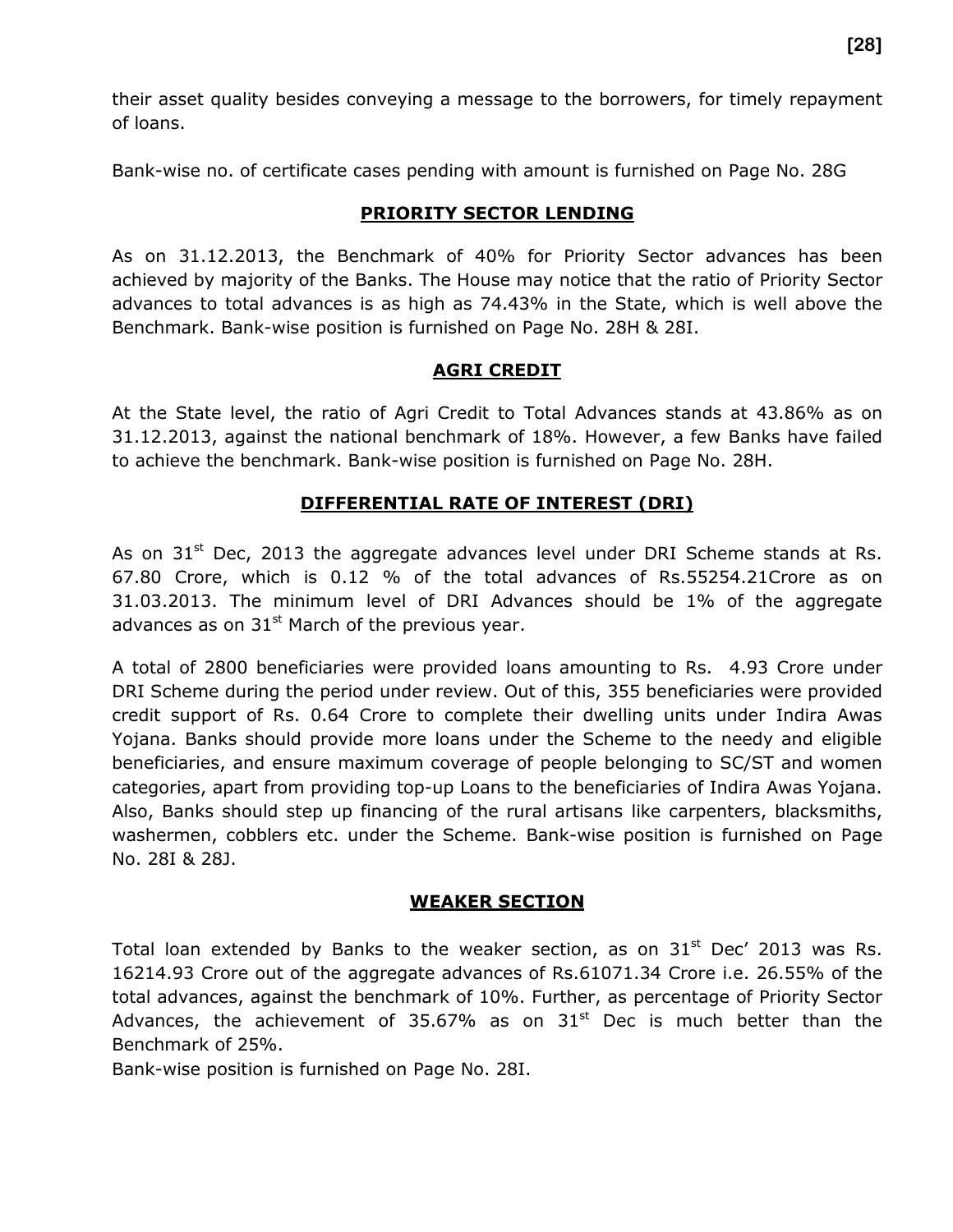#### **OPENING OF NO-FRILL ACCOUNTs AND TRANSACTIONS DONE BY BCAs**

As per information received from majority of Banks, a total of 2981440 No-Frill accounts were opened up to the third quarter of FY 2013-14. Thus, a total of 12675113 No-frills accounts have been opened till  $31<sup>st</sup>$  Dec, 2013. Out of these, 9158605 accounts are operational.

Bank & District-wise details with respect to No Frill accounts opened and transactions carried out by BCAs is furnished on Page No. 29A to 29D.

#### **EXTENDING MOBILE BANKING AND INTERNET BANKING FACILITY**

All Banks should extend mobile Banking and internet Banking facility to customers as these are not only cost-effective but also adds to customer-convenience. As per information received by SLBC, all Banks taken together have provided Mobile Banking facility to 1648561 customers whereas the facility of Internet Banking has been provided to 1139678 customers. Controlling Head of all Banks operating in the State are requested to bestow their attention and initiate requisite steps for extending these facilities to large no. of customers as it would facilitate improvement in service delivery of Banks.

Bank-wise information regarding Mobile Banking and Internet Banking facility provided is furnished on Page 29E.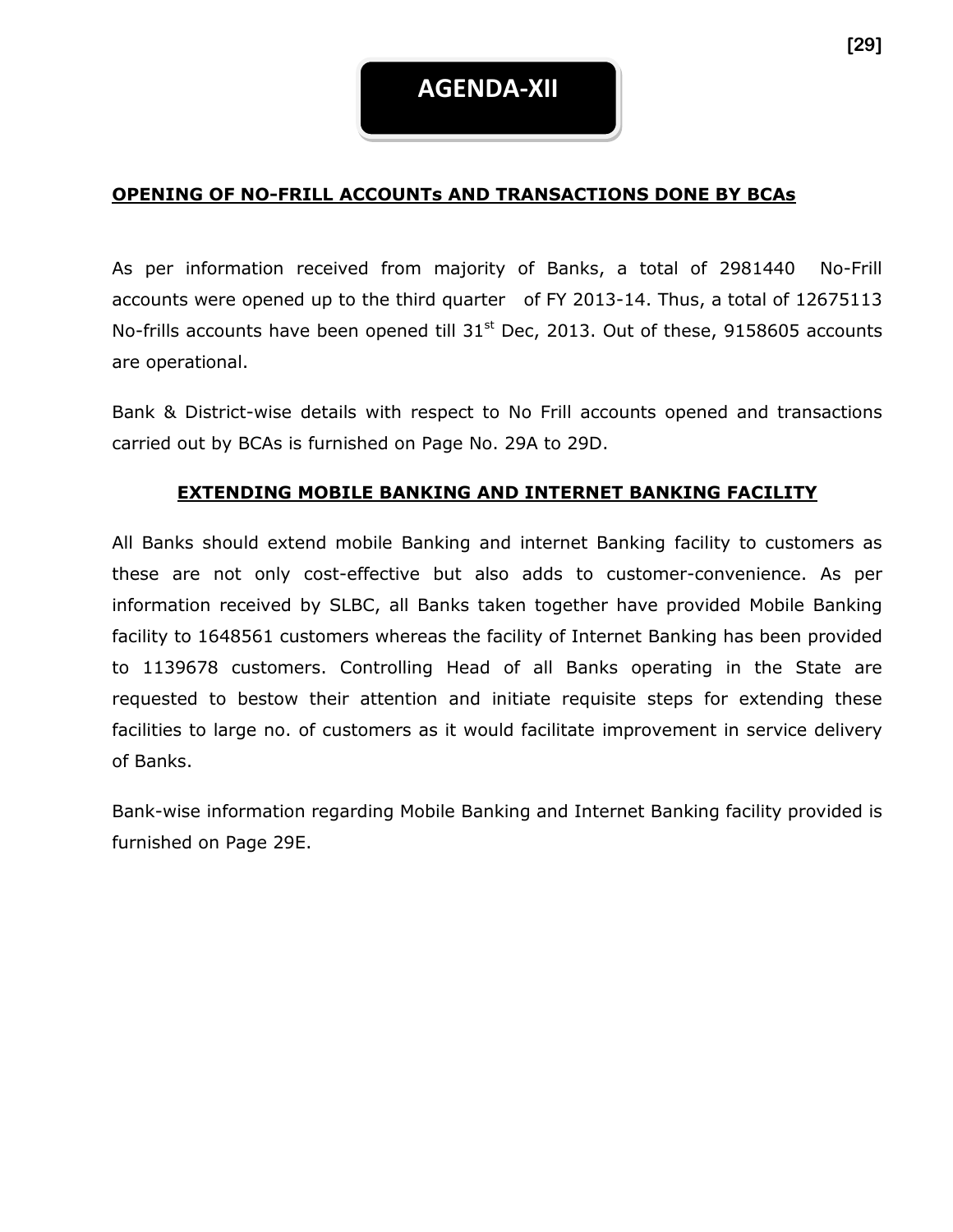# **AGENDA-XIII**

#### **IMPLEMENTATION OF FINANCIAL INCLUSION PLANS IN LWE AFFECTED DISTRICTS**

The Government of India is regularly reviewing the progress made in implementing Financial Inclusion in Left Wing Extremist (LWE) affected districts in the State of Bihar with a focus on development of Infrastructure, Credit availability, Advocacy, Livelihood development etc. There are 15 LWE affected districts in Bihar.

Banks operating in these districts are implementing financial inclusion plans on a priority basis for extending Banking facilities to these LWE affected areas. Performance of financing during the quarter ended Dec.,2013 by Banks in these districts is furnished below, which shows improvement in all the districts, over the same period during the last Financial Year:

| SL.<br>No.     | <b>Disbursement</b><br>under ACP during<br>the Quarter<br><b>District</b><br>Dec.2013 of<br>2013-14<br>Rs. in Lakh) |         | <b>Disbursement</b><br>under ACP during<br>the Quarter<br>Dec.2012 of<br>2012-13<br>Rs. in Lakh) | Growth<br>(%) |
|----------------|---------------------------------------------------------------------------------------------------------------------|---------|--------------------------------------------------------------------------------------------------|---------------|
| 1              | Arwal                                                                                                               | 21560   | 14783                                                                                            | 45.84         |
| $\overline{2}$ | Aurangabad                                                                                                          | 107024  | 68068                                                                                            | 57.23         |
| 3              | Bhojpur                                                                                                             | 126772  | 95831                                                                                            | 32.29         |
| 4              | East Champaran                                                                                                      | 146290  | 99208                                                                                            | 47.46         |
| 5              | Gaya                                                                                                                | 155892  | 97315                                                                                            | 60.19         |
| 6              | Jamui                                                                                                               | 55039   | 33304                                                                                            | 65.26         |
| 7              | Jehanabad                                                                                                           | 39025   | 28876                                                                                            | 35.15         |
| 8              | Kaimur                                                                                                              | 88222   | 68202                                                                                            | 29.35         |
| 9              | Munger                                                                                                              | 59399   | 53793                                                                                            | 10.42         |
| 10             | Nalanda                                                                                                             | 87599   | 66200                                                                                            | 32.32         |
| 11             | Nawada                                                                                                              | 47405   | 36096                                                                                            | 31.33         |
| 12             | Patna                                                                                                               | 782796  | 634666                                                                                           | 23.34         |
| 13             | Rohtas                                                                                                              | 140433  | 94007                                                                                            | 49.39         |
| 14             | Sitamarhi                                                                                                           | 80915   | 56868                                                                                            | 42.29         |
| 15             | West Champaran                                                                                                      | 149905  | 105677                                                                                           | 41.85         |
|                | <b>TOTAL</b>                                                                                                        | 2088276 | 1552894                                                                                          | 34.48         |

It is evident from the above that Banks have extended higher quantum of credit as compared to last year in the LWE affected districts. The credit extension in Aurangabad, Gaya, Jamui districts have improved considerably as growth of more than 50% has been witnessed Y-o-Y, while other districts have also recorded growth over their last year's disbursement. In Munger district the Banks need to improve their disbursement further, so that there is increased improvement over last year's disbursement in the district.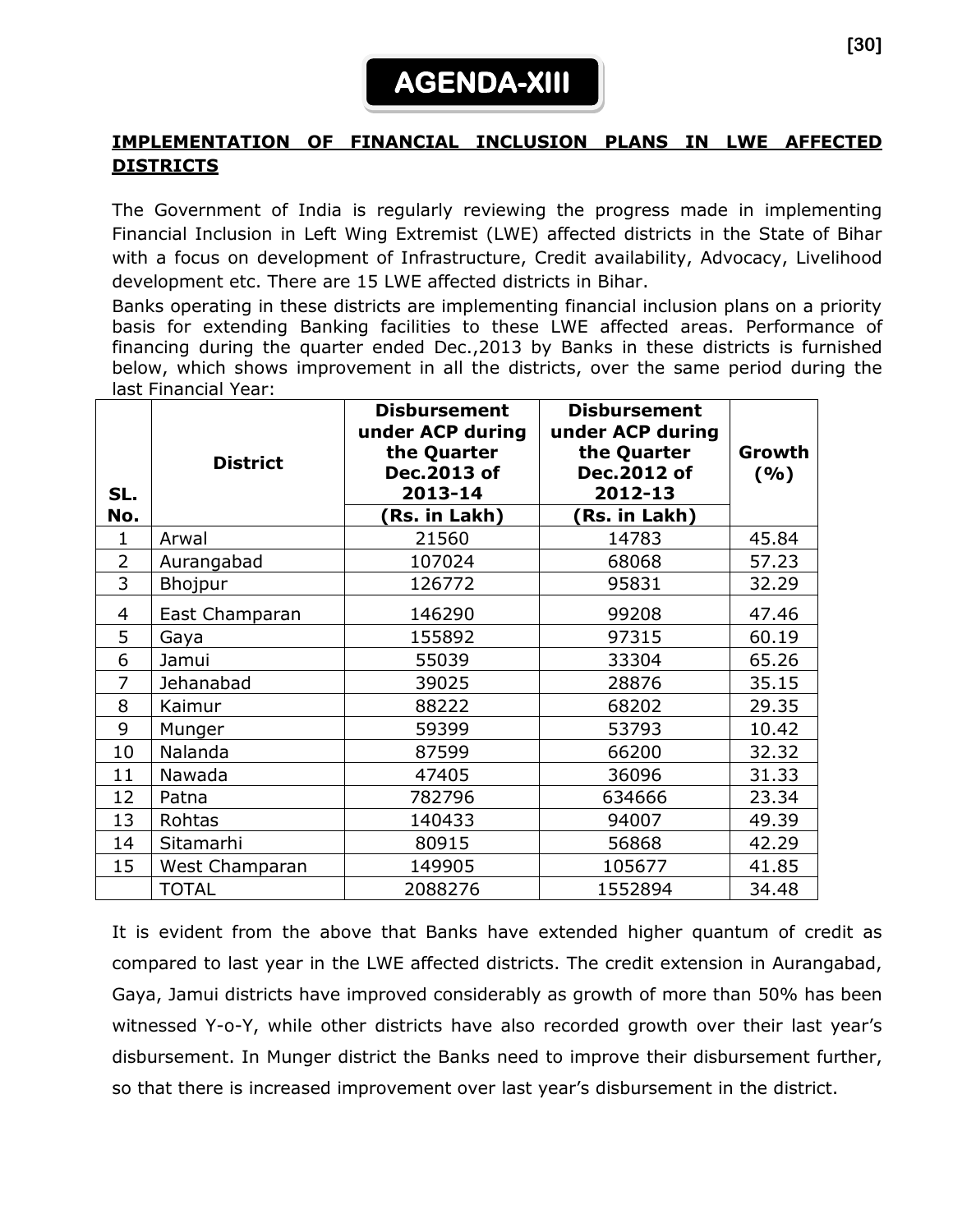### **AGENDA-XIV**

### **INVESTIGATION OF CYBER FRAUD & COUNTERFEIT NOTES DETECTED BY BANKS**

A meeting of Public Sector Banks was held on  $17<sup>th</sup>$  August 2011 at Department of Financial Services, New Delhi regarding Status of Technology Adoption and Integration with the Banking Network. Concern was expressed in the meeting on the slow progress in investigation of Cyber fraud and counterfeit notes being detected by Banks. It was suggested that the issue should be taken up in the SLBC meeting and State Government may be requested to expedite the process of investigation of cyber fraud and other related issues by providing infrastructural support. Further, Controlling Head of all Banks operating in the State are requested to bring to the notice of the State Government occurrences of cyber fraud and detection of counterfeit notes so that appropriate steps may be initiated by the Government in this regard. At the State Head Quarter wing has been established for speedy investigation and disposal of cases related to cyber crime.



#### **FUNCTIONING OF RURAL SELF EMPLOYMENT TRAINING INSTITUTEs (RSETIs)**

RSETIs are functional in all the 38 districts of the State. They are engaged in skill development of the unemployed youth for undertaking self employment venture/ wage employment. During the financial year, up to the third quarter 642 training programmes were organized and 15570 youth were imparted training by the RSETIs. Altogether 65629 persons have been trained by the RSETIs in the State by organizing 2404 programmes sine inception. The detailed information pertaining to RSETIs in the State is placed on Page No.33A for information.

Controlling Head of all Banks operating in the State have been requested to arrange to issue instructions to all their branches to sponsor at least 5 trainees in a financial year to their respective RSETIs and also provide credit-linkage to at least 5 RSETI trained persons in a financial year. This will help the trained youth to start their own venture and also improve the grading of RSETIs as settlement of trainees is a key parameter for grading by GoI.

To increase public awareness about RSETIs, the State Government has recently given publicity in leading Newspapers about the details of RSETIs functioning in the State alongwith the phone no. of Director and the name of courses under which training is being imparted.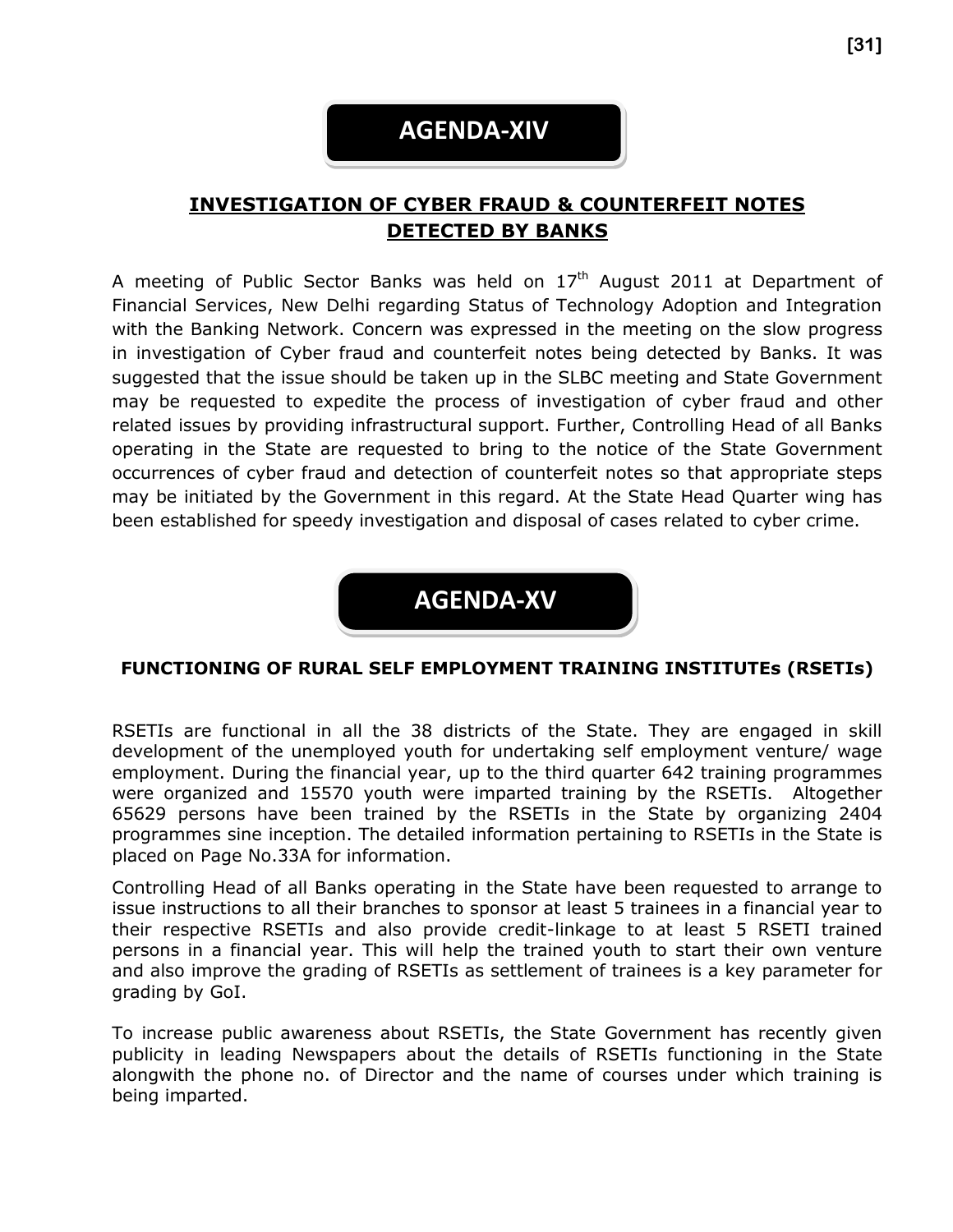Under the PMEGP Scheme, the beneficiaries are to be provided with training before loan is disbursed to them. The KVIC, KVIB & DIC are requested to utilise the Training facilities available at the RSETIs so that all beneficiaries under PMEGP are imparted training at RSETIs .

#### **LAND ALLOTMENT AT RSETIs**

The allotted land needs reallotment in three districts [Madhepura, Sheikhpura & Sitamarhi] in connection with construction of RSETI building. The state government has recently advised the District Magistrates of these three districts to make available/ reallocate land at the earliest so that building of RSETI may be constructed thereat. At Bhagalpur possession of land has not been taken by the RSETI.

#### **REIMBURSEMENT OF EXPENSES**

Large amount of claim in connection with imparting training at RSETIs is pending for reimbursement at many RSETIs. The state government has recently advised the District Magistrates of all districts for payment of training expenses to concerned RSETIs. The Deputy Secretary, MoRD, GoI, New Delhi has advised that MoRD would be reimbursing the cost of training BPL candidate in RSETIs which are graded A/B/AA/AB/BA/BB through the State Rural Livelihood Mission.

The modalities for reimbursement of training expenses of RSETI have been provided by MoRD. A copy of letter no. 1-12011/06/2011-SGSY(RSETI) [FTS:111540/2011 dated. 02.12.2013, in this regard, is placed at page no 33-Bto 33J.

As the modalities of reimbursement of expenses from April 2013 onwards is not yet advised , the RSETIs have not been able to claim reimbursement of their training expenses since April 2013.

#### **MULTIPLE TRAINING TO AN INDIVIDUAL**

While availing credit under PMEGP, borrowers are required to undergo EDP training. It has come to light that where a youth has already undertaken training in an activity at the RSETI, he/she is again required to undergo training under EDP, at the time of availing bank loan under PMEGP. KVIC and other agencies are requested to look into the matter and issue a clarification, in this regard, so that multiple training to an individual at the RSETI is not given.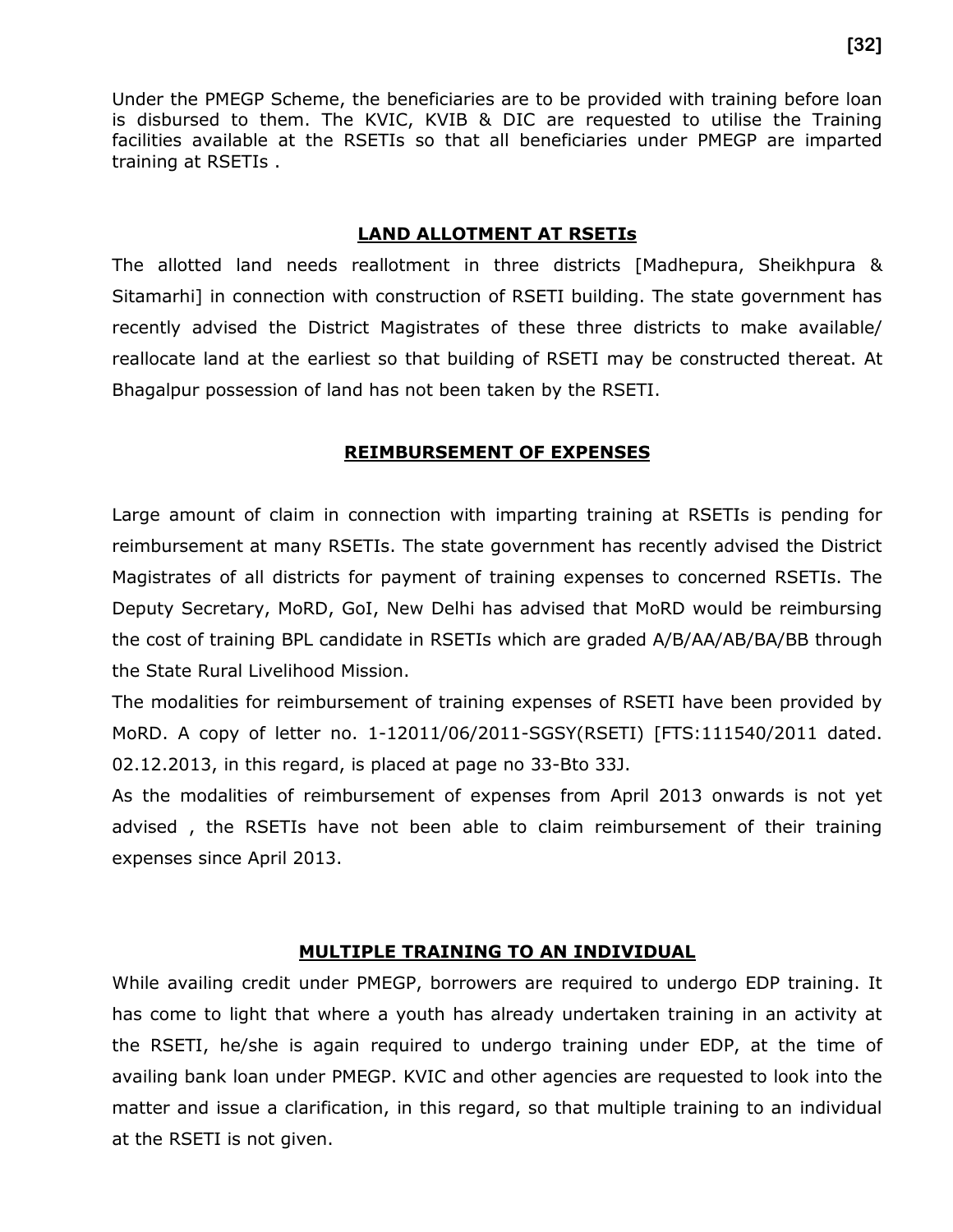#### **FUNCTIONING OF FINANCIAL LITERACY CENTRES (FLCs)**

FLCs are functional in all the districts in the State. 86961 persons participated in 1728 outdoor activities undertaken by the FLCs up to the third quarter of FY 2013-14. Further, 25836 persons availed indoor services undertaken by the FLCs up to the third quarter of F.Y. 2013-14. The information pertaining to FLCs in the State is placed at Page No. 33K for information.

As per recent instructions received from the GoI, all rural branches are to conduct at least one financial literacy camp in each month and Financial Literacy Guide, Diary & Poster, designed by RBI, is to be used by the branches in the camp.

On the basis of decisions taken in the  $20<sup>th</sup>$  Sub Committee meeting of SLBC held on  $19<sup>th</sup>$ December 2013, on Branch Opening and IT Enabled Financial Inclusion, the requirement of Financial Literacy materials was advised to NABARD and they have since confirmed its reimbursement. A copy of NABARD letter no. NB.bihar/FID/1644/FL materials/2013-14 dated.  $08<sup>th</sup>$  January 2014 in this regard, is placed at page no 33L The order for printing of FLC materials has been accordingly made by SLBC, on the basis of following assumptions:

i) No. of Camps to be held by rural branch per month: 01 FLCs (38 in the State) per month: 05 ii) No. of F.L. Diary required per camp : 10 iii) No. of FL Guide required per rural branch/FLC during the year: 02 iv) No. of Set of FL posters (one set of 16 posters) required by rural branch & FLC during the year: 03 & 5 respectively.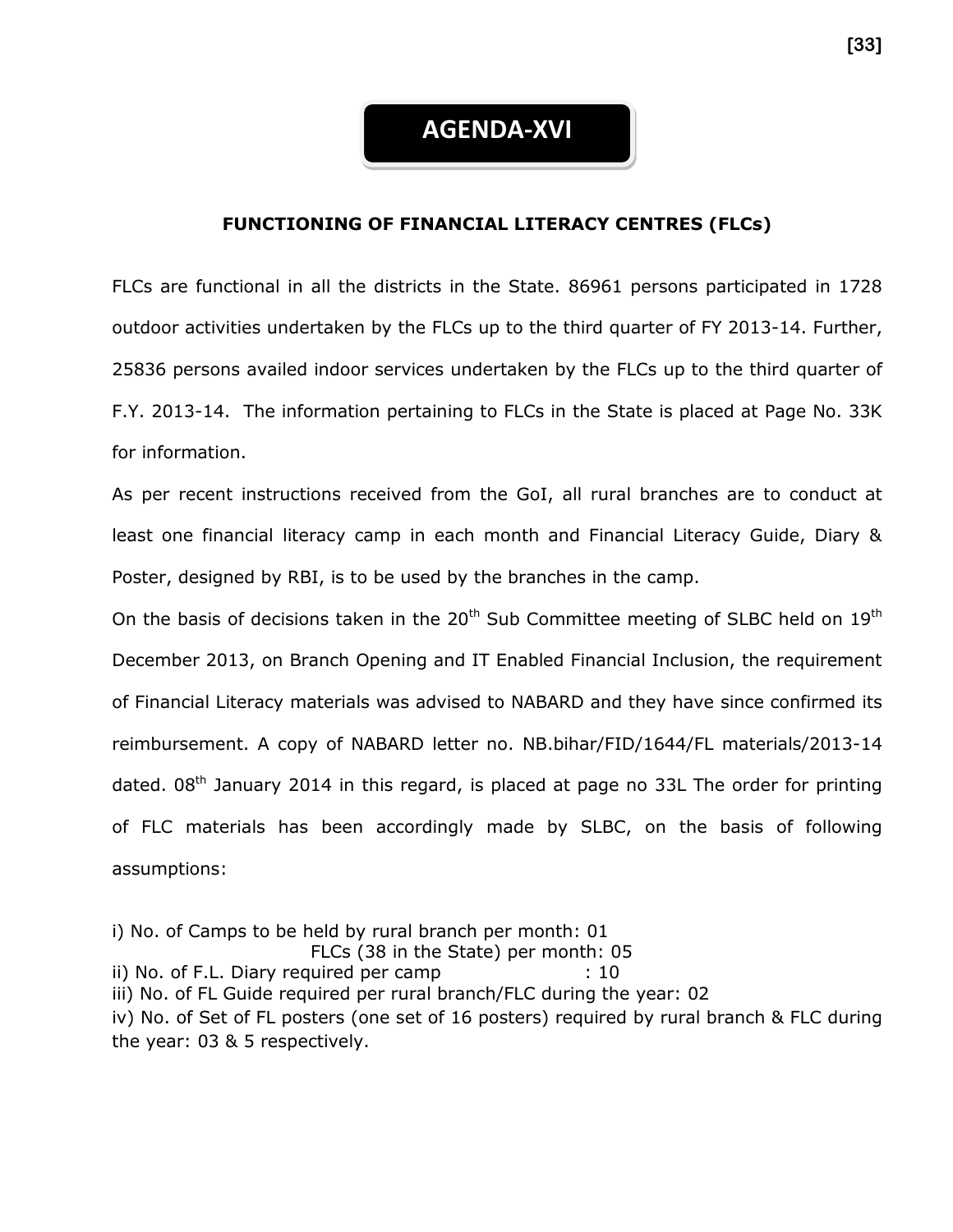### **AGENDA-XVII**

### **MEDIUM & SMALL ENTERPRISES**

The MSME Development Institute, Patna, letter no. SLBC/MSME-D1/2011/1306 dated 14th March, 2012 reiterates RBI's advise to all Scheduled Commercial Banks as under:- 1. Achieve a 20% year-on-year growth in credit to Micro & Small Enterprises to ensure enhanced credit flow.

2. Allocation of 60% of the MSE advances to the Micro Enterprises is to be achieved in stages viz. 50% in the year 2010-11, 55% in the year 2011-12 and 60% in the year 2012-13 and

3. Achieve a 10% annual growth in number of Micro Enterprises accounts.

The performance of Banks in this regard as on 31.12.2013 is placed at page no.34A of the Agenda Book.

#### **SMALL ROAD TRANSPORT OPERATORS (SRTOs)**

Against the target of 18000 units, Banks have sanctioned loan amounting to Rs. 540.78 Crore for purchasing 16563 vehicles by SRTOs up to the third quarter ending Dec'2013. Out of which Rs. 539.79 Crores has been disbursed for purchasing 16563 vehicles. During the corresponding period last year loan amounting to Rs. 291.11 Crore was sanctioned for purchasing 9298 vehicles. Thus a Y-o-Y growth of 86% and 78% in terms of amount sanctioned and no. of units financed respectively has been registered. Bankwise performance is furnished on Page No. 34B.

#### **ADVANCES GRANTED UNDER CGTMSE COVERAGE**

A total of 24255 units were financed by Banks involving Rs.865.32 Crore with Credit Guarantee Fund Trust for Micro and Small Enterprises (CGTMSE) cover during the period under review. Further, as regards disbursement, loans amounting to Rs. 855.19 Crore were provided to 24251 units under CGTMSE cover. Considering the wide scope available for coverage of more loans under CGTMSE, controlling Head of all Banks operating in the state are requested to instruct their operating functionaries to cover all the eligible units under CGTMSE.

Bank-wise performance data is furnished on Page No. 34C for information the House.

The UBGB has advised that the CGTMSE has discontinued their coverage since November'2013 to them which is adversely affecting disposal of loan proposals. A copy of UBGB letter no. HO/Credit/06/13-14/1131 dated 04.02.2014 along with CGTMSE circular no. 72/2013-14 dated 02.01.2014 is placed at page no. 34D to 34F of the Agenda Book for information of all concerned.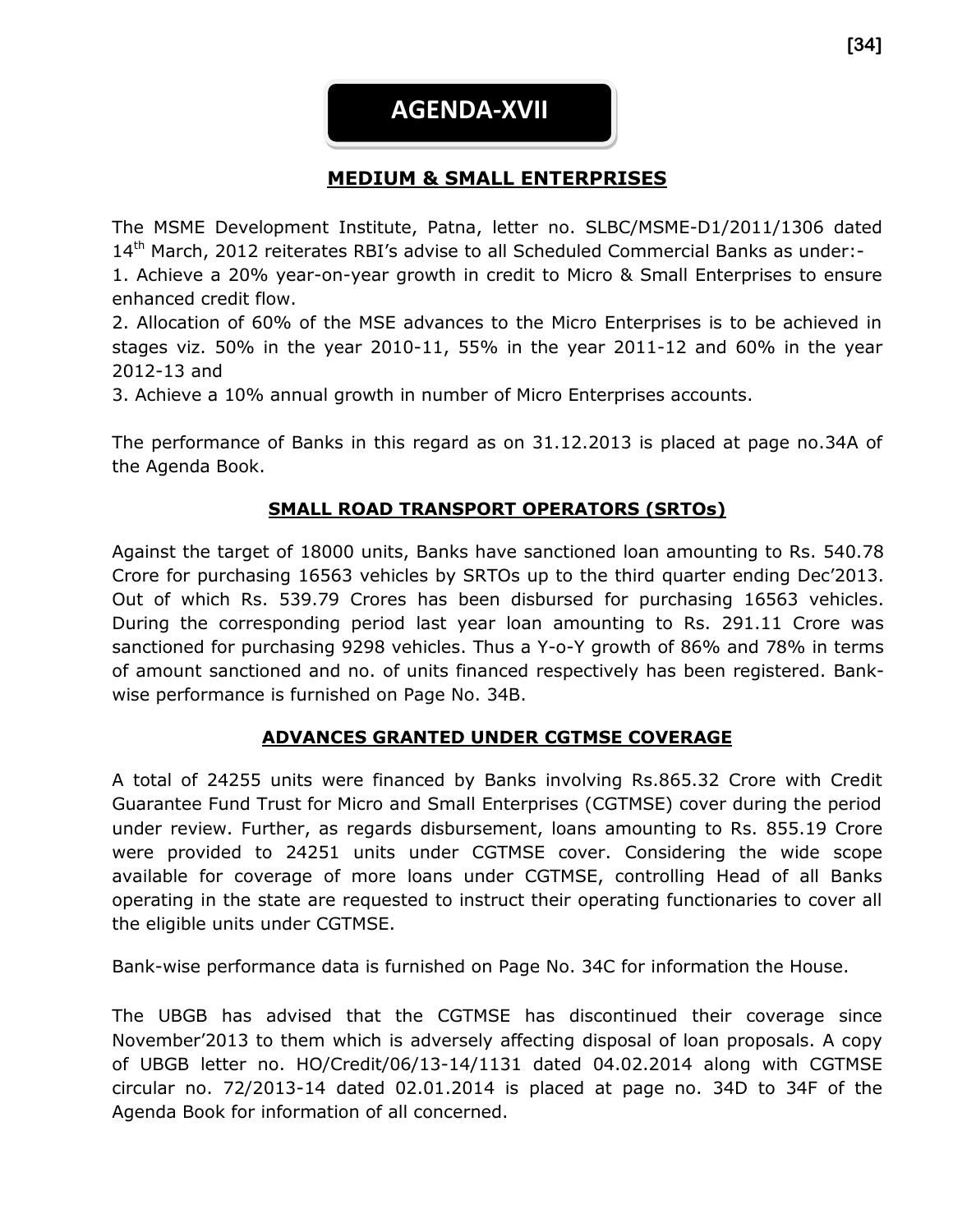

#### **WEAVERS CREDIT CARD**

Weavers Credit Card (WCC) scheme aims at providing adequate and timely assistance from the Banks to the Weavers to meet their credit requirements i.e. the investment needs as well as the working capital needs of weavers in a flexible and cost effective manner. The Scheme is valid for both rural and urban areas. Controlling Head of all Banks and LDMs of all districts of the State are requested to initiate requisite steps for proper implementation of the Scheme in the State.

A target of providing finance to 15000 weavers under Weavers Credit Card has been fixed for the state and the same has been allotted by the Handicraft & Sericulture Directorate, Govt. of Bihar among Banks and districts.

Against the target of 15000, total of only 1392 applications for loans amounting to Rs. 5.90 Crore have been sanctioned by Banks during the period under review. The Bankwise achievement as on 31.12.2013 is furnished on Page No.35A.

Under the Revival, Reform and Restructuring Package for Handloom Sector, new loan of minimum Rs 20000 has to be provided to the beneficiaries of the above Package, All Banks are requested to comply with the instructions of Govt. of India and extend fresh credit to the beneficiary weavers as stipulated in the aforestated package.

#### **FOOD PROCESSING UNITS**

In the 44<sup>th</sup> SLBC meeting Food Processing industry was identified as focus area for the State

Banks have sanctioned loans amounting to Rs.420.36 Crore to 578 Food Processing Units up to the third quarter ending Dec'2013. Controlling Head of all Banks are requested to instruct their operating functionaries to intensify efforts for increasing finance to such units.

Bank- wise performance is furnished on Page No. 35B for information.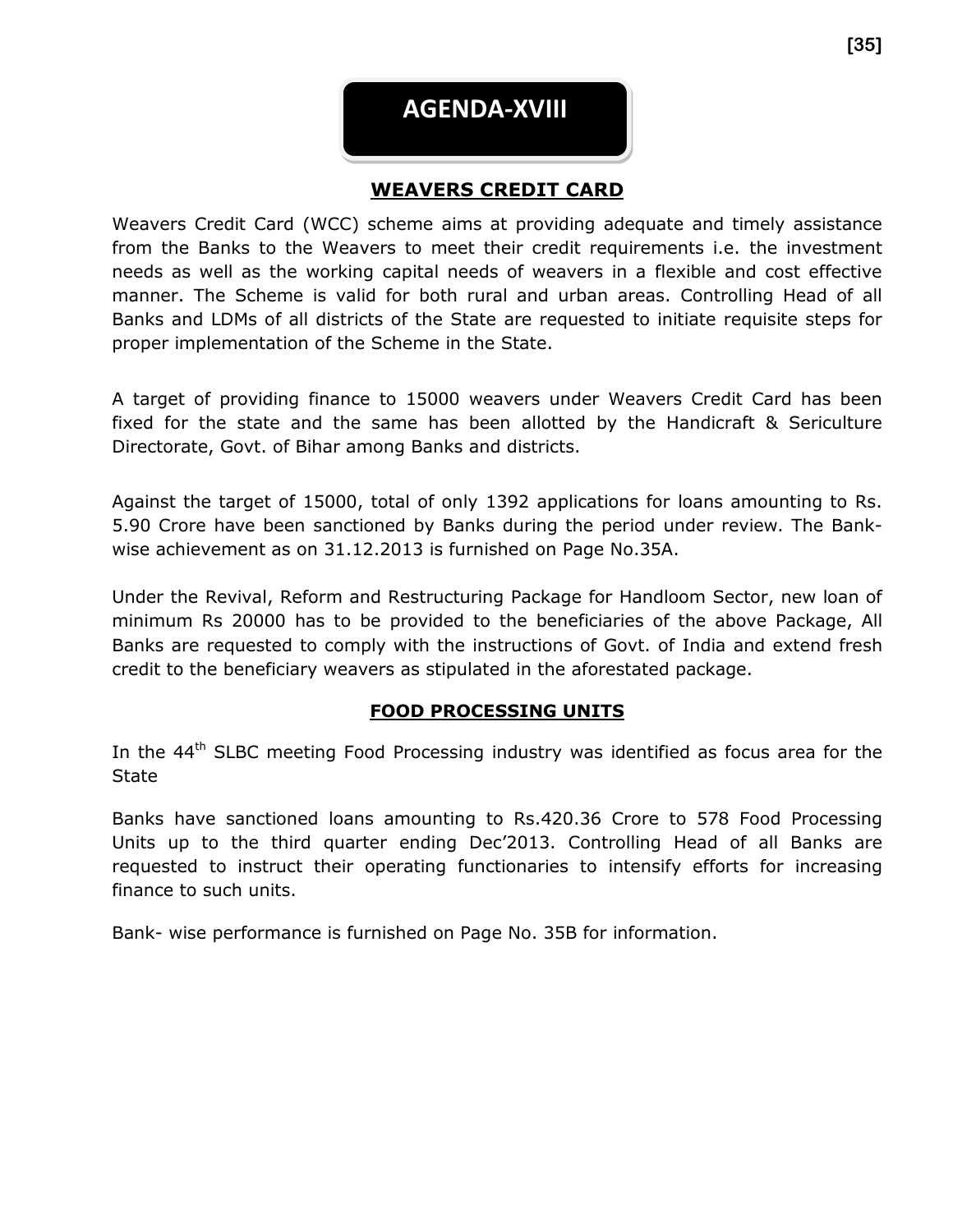### **SECURITY RELATED CONCERN OF BANKS**

Many instances of Dacoity, Theft and other security related incidents have been reported by Banks as under:

| <b>Incidents of Dacoity / Theft etc.</b> |                            |                    |                 |                             |                                     |                            |
|------------------------------------------|----------------------------|--------------------|-----------------|-----------------------------|-------------------------------------|----------------------------|
| SI.<br>No.                               | Name of the<br><b>Bank</b> | <b>Branch Name</b> | <b>District</b> | Date of<br><b>Incidence</b> | Loss of property<br>(Amount in Lac) | <b>Nature of Incidence</b> |
| 1.                                       | <b>UBGB</b>                | Muzaffarpur        | Muzaffapur      | 03.04.2013                  | 5.75                                | Dacoity                    |
| 2.                                       | <b>PNB</b>                 | Baniyapur          | Saran           | 03.04.2013                  | 125.00                              | Dacoity                    |
| 3.                                       | <b>PNB</b>                 | Sitamarhi          | Sitamarhi       | 02.07.2013                  | 25.00                               | Dacoity                    |
| 4.                                       | <b>MBGB</b>                | Baurisarai         | Biharshari      | 26.08.2013                  | 3.00                                | Dacoity                    |
| 5.                                       | Indian Bank                | Aurangabad         | Aurangabad      | 28.09.2013                  | 5.37                                | Dacoity                    |
| 6.                                       | <b>SBI</b>                 | <b>AMY Bhita</b>   | Patna           | 11.11.2013                  | 61.28                               | Burglary                   |

The Above mentioned data suggests that criminal activities have increased in the area of operation of Banks in general and as such staff members have developed a sense of insecurity.

The State Government is therefore requested to expedite the process of raising a special battalion of police personnel for security of Banks so that the Bankers are able to provide unhindered Banking services to the people in a more secured environment, especially in remote areas. A copy of minutes of  $29<sup>th</sup>$  meeting of State level Security Committee for Bihar held on 02<sup>nd</sup> December 2013 is placed at page no. 36A to 36F of the Agenda Book for information.

## **AGENDA-XX**

### **SPECIAL CENTRAL ASSISTANCE (SCA) TO SPECIAL COMPONENT PLAN (SCP) FOR SCHEDULED CASTES**

The Govt. of India's scheme provides for Special Central Assistance (SCA) to be utilised in conjunction with Special Component Plan (SCP) for Sheduled Castes (SCs).

A Copy of letter of Joint Secretary, Ministry of Social Justice, Govt. of India containing the details of the scheme had been provided in the Agenda Book of  $46<sup>th</sup>$  SLBC meeting held on 26.11.2013

All Banks are requested to provide financial assistance to the Scheduled Caste people to bring about economic development of Scheduled Caste families in the state.